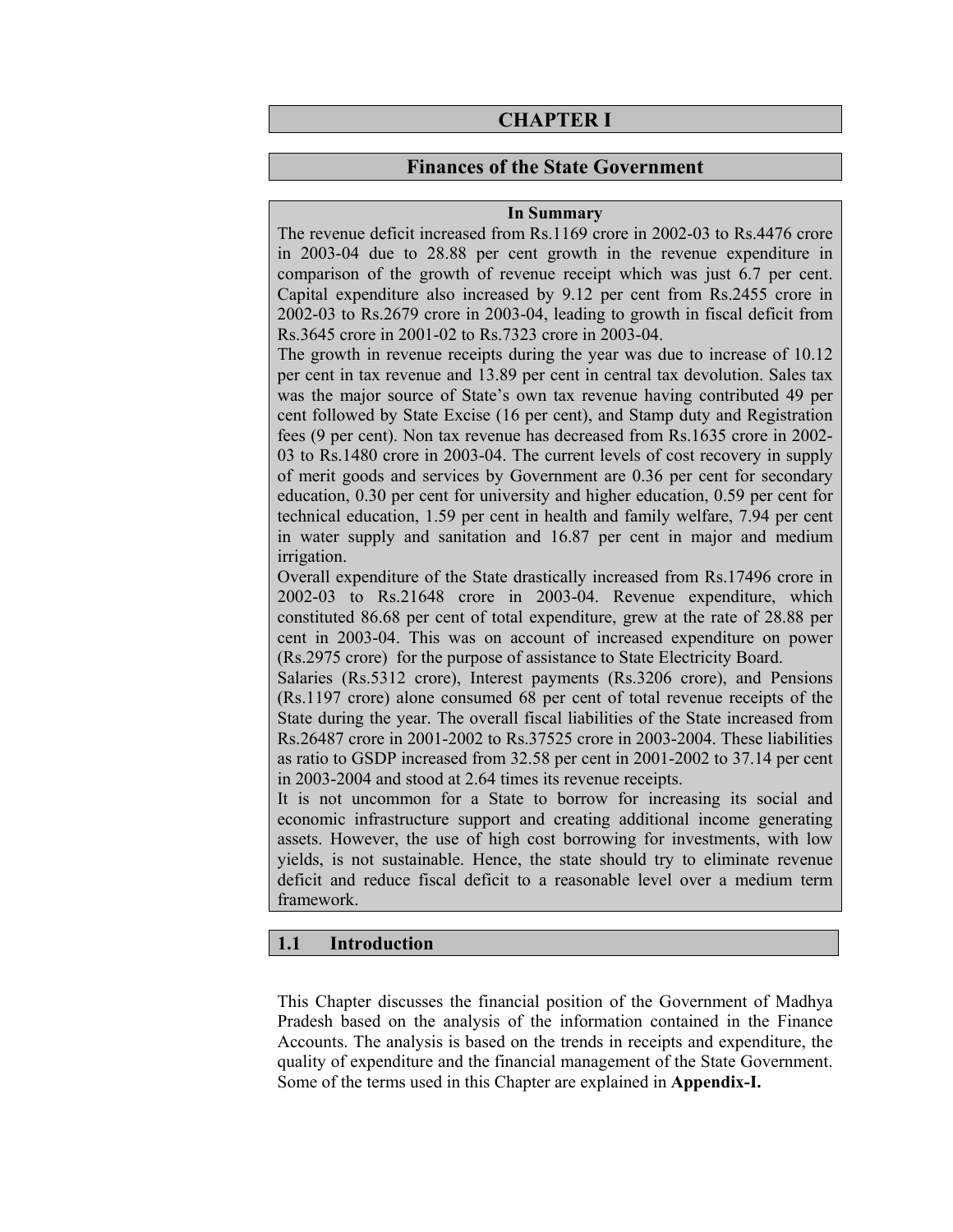In terms of the Madhya Pradesh Re-organisation Act 2000 (No.28 of 2000) 16\* districts of the erstwhile State of Madhya Pradesh were formed the new State of Chhattisgarh on 1 November 2000, 'the appointed day'. The apportionment of assets and liabilities of the composite State of M.P. immediately prior to the appointed day as also the other financial adjustments are being carried out in each case in accordance with the provisions of the Act ibid. The actual progress achieved in this direction is indicated in **Appendix-II.**

The Finance Accounts of the Government of Madhya Pradesh are laid out in nineteen statements, presenting receipts and expenditure, revenue as well as capital, in the Consolidated Fund, Contingency Fund and the Public Account of the State Government. The layout of the Finance Accounts is depicted in Box 1.

### **Box 1**

#### **Layout of Finance Accounts**

Statement No.1 presents the summary of transactions of the State Government – receipts and expenditure, revenue and capital, public debt receipts and disbursements etc in the consolidated fund, contingency fund and public account of the state.

Statement No.2 contains the summarised statement of capital outlay showing progressive expenditure to the end of 2003-04.

Statement No.3 gives financial results of irrigation works, their revenue receipts, working expenses and maintenance charges, capital outlay, net profit or loss, etc.

Statement No.4 indicates the summary of debt position of the State, which includes internal debt, borrowings from Government of India, other obligations and servicing of debt.

Statement No. 5 gives the summary of loans and advances given by the State Government during the year, repayments made, recoveries in arrears, etc.

Statement No. 6 gives the summary of guarantees given by the Government for repayment of loans etc. raised by the statutory corporation, local bodies and other institutions.

Statement No. 7 gives the summary of cash balances and investments made out of such balances.

Statement No.8 depicts the summary of balances under consolidated fund, contingency fund and public account as on 31 March 2004.

Statement No.9 shows the revenue and expenditure under different heads for the year 2002-2003 as a percentage of total revenue/expenditure.

Statement No.10 indicates the distribution between the charge and voted expenditure incurred during the year.

Statement No.11 indicates the detailed account of revenue receipts by minor heads.

Statement No.12 provides accounts of revenue expenditure by minor heads under non plan, State plan and centrally sponsored schemes separately and capital expenditure major head wise.

Statement No.13 depicts the detailed capital expenditure incurred during and to the end of 2003-2004.

 $\overline{a}$ 

<sup>\*</sup> Bastar, Bilaspur, Dantewada, Dhamtari, Durg, Janjgir-Champa, Jashpur, Kanker, Kawardha, Korba, Koriya, Mahasamund, Raigarh, Raipur, Rajnandgaon and Surguja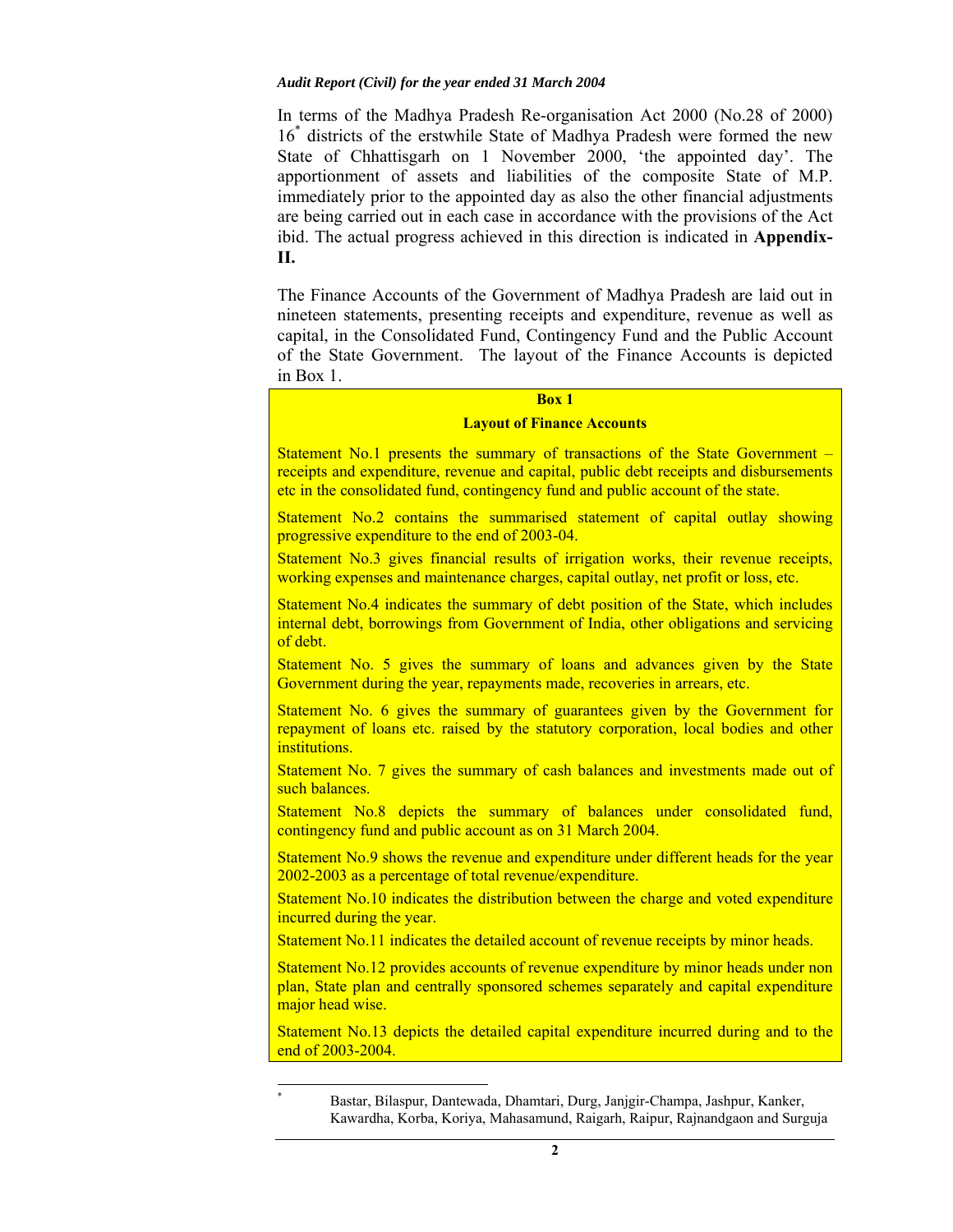Statement No.14 shows the details of investment of the State Government in statutory corporations, government companies, other joint stock companies, cooperative banks and societies etc. up to the end of 2003-04.

Statement No.15 depicts the capital and other expenditure to the end of 2003-04 and the principal sources from which the funds were provided for that expenditure.

Statement No.16 gives the detailed account of receipts, disbursements and balances under heads of account relating to debt, contingency fund and public account.

Statement No.17 presents detailed account of debt and other interest bearing obligations of the Government.

Statement No.18 provides the detailed account of loans and advances given by the Government, the amount of loan repaid during the year, the balance as on 31 March 2004, and the amount of interest received during the year.

Statement No.19 gives the details of earmarked balances of reserved funds.

### **1.2 Trend of Finances with reference to previous year**

Finances of State Government during the current year compared to that of the previous year were as under:

|         |                  |                                         | (Rupees in crore) |
|---------|------------------|-----------------------------------------|-------------------|
| 2002-03 | Sl. No           | <b>Major Aggregates</b>                 | 2003-04           |
| 13391   | 1.               | Revenue Receipts $(2+3+4)$              | 14289             |
| 6165    | 2.               | <b>Tax Revenue</b>                      | 6789              |
| 1635    | $\overline{3}$ . | Non-Tax Revenue                         | 1480              |
| 5591    | $\overline{4}$ . | Other Receipts                          | 6020              |
| 43      | 5.               | <b>Non-Debt Capital Receipts</b>        | 36                |
| 43      | 6.               | Of which Recovery of Loans              | 36                |
| 13434   | 7.               | Total Receipts $(1+5)$                  | 14325             |
| 11062   | 8.               | Non-Plan Expenditure (9+11)             | 15963             |
| 11040   | 9.               | On Revenue Account                      | 15949             |
| 2502    | 10.              | Of which, Interest Payments             | 3206              |
| 22      | 11.              | On Capital Account                      | 14                |
| 16      | 12.              | Of which Loans disbursed                |                   |
| 6434    | 13.              | Plan Expenditure (14+15)                | 5685              |
| 3520    | 14.              | On Revenue Account                      | 2816              |
| 2914    | 15.              | On Capital Account                      | 2869              |
| 465     | 16.              | Of which Loans disbursed                | 196               |
|         | 17.              | Inter-State settlement                  |                   |
| 17496   | 18.              | Total Expenditure (8+13+17)             | 21648             |
| 4062    | 19.              | Fiscal Deficit (18-1-5)                 | 7323              |
| 1169    | 20.              | Revenue Deficit (9+14-1)                | 4476              |
| 1560    | 21.              | Primary Deficit (+)/surplus (-) (19-10) | 4117              |

# **1.3 Summary of Receipts and Disbursements for the year**

Table 1 summarises the finances of the State Government of Madhya Pradesh for the year 2003-04 covering revenue receipts and expenditure, capital receipts and expenditure, public debt receipts and disbursements and public account receipts and disbursements made during the year as emerging from Statement-1 of the Finance Accounts and other detailed statements.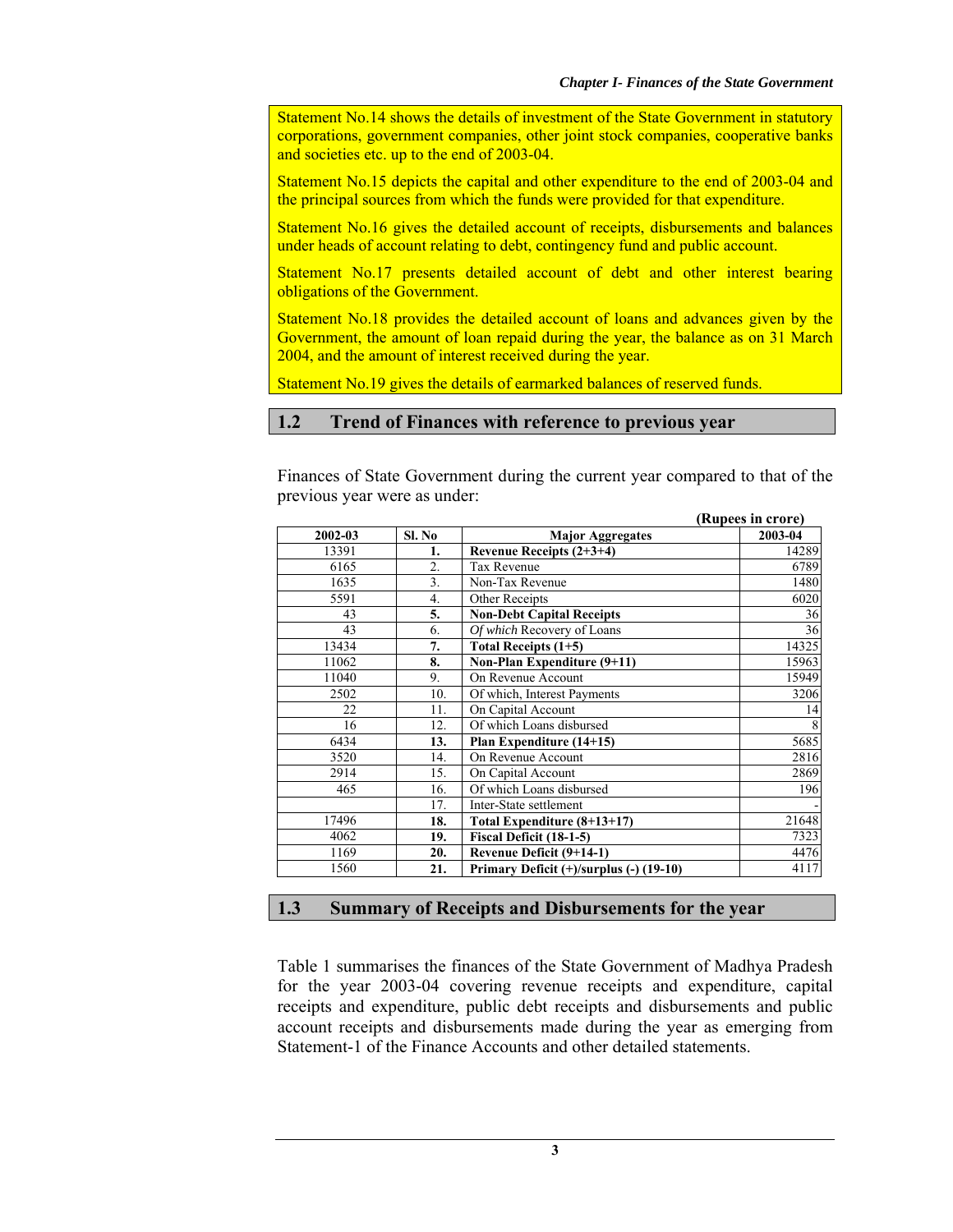| 2002-03                  | <b>Receipts</b>                          | 2003-04  | 2002-03  | <b>Disbursements</b>                       | 2003-04  |                |              |
|--------------------------|------------------------------------------|----------|----------|--------------------------------------------|----------|----------------|--------------|
|                          |                                          |          |          | <b>Section-A: Revenue</b>                  |          |                |              |
|                          |                                          |          |          |                                            | Non-Plan | Plan           | <b>Total</b> |
| 13390.40                 | I. Revenue receipts                      | 14288.96 | 14559.80 | I. Revenue expenditure                     | 15948.59 | 2816.13        | 18764.72     |
| 6164.55                  | Tax revenue                              | 6788.86  | 5444.68  | General services                           | 6536.49  | 37.09          | 6573.58      |
| 1635.48                  | Non-tax revenue                          | 1479.82  | 5284.26  | Social Services                            | 3785.13  | 1536.52        | 5321.65      |
| 3728.73                  | Share of Union<br>Taxes/Duties           | 4247.14  | 3424.70  | <b>Economic Services</b>                   | 5036.06  | 1242.52        | 6278.58      |
| 1861.64                  | Grants from Govt. of India               | 1773.14  | 406.16   | Grants-in-aid /<br>Contributions           | 590.91   | --             | 590.91       |
|                          |                                          |          |          | <b>Section-B: Capital</b>                  |          |                |              |
|                          | <b>II Misc. Capital Receipts</b>         |          | 2454.90  | <b>II Capital Outlay</b>                   | 5.99     | 2672.65        | 2678.64      |
| 42.71                    | III. Recoveries of Loans<br>and Advances | 35.84    | 480.70   | <b>III Loans and Advances</b><br>disbursed | 8.42     | 195.94         | 204.36       |
| 4949.30                  | IV Public debt receipts*                 | 9938.42  | 1493.61  | IV Repayment of Public #<br>Debt           | 2275.08  | $-$            | 2275.08      |
| 20119.55                 | V Public account receipts                | 22285.06 | 19935.23 | V Public account #<br>disbursements        | 22439.02 | $\overline{a}$ | 22439.02     |
| $\overline{\phantom{0}}$ | VI Inter State Settlement                | $-$      | $-$      | VI. Inter State Settlement                 | $- -$    | $- -$          |              |
| --                       | VII Amount transferred to                | .05      | 0.05     | VII Expenditure from                       | 1.00     | --             | 1.00         |
|                          | Contingency Fund                         |          |          | Contingency Fund                           |          |                |              |
| 331.03                   | <b>Opening Balance</b>                   | $-91.30$ | $-91.30$ | <b>Closing Balance</b>                     | 94.21    | $-$            | 94.21        |
| 38832.99                 | <b>Total</b>                             | 46457.03 | 38832.99 | <b>Total</b>                               | 40772.31 | 5684.72        | 46457.03     |

|  | Table 1 SUMMARY OF RECEIPTS AND DISBURSEMENTS FOR THE YEAR 2003-2004 (Rupees in crore) |
|--|----------------------------------------------------------------------------------------|
|  |                                                                                        |

Excluding ways and means advances and over draft. Bifurcation of plan and non- plan not available

**1.4 Audit Methodology** 

Audit observations on the Finance Accounts bring out the trends in the major fiscal aggregates of receipts and expenditure from the statements of the Finance Accounts for the year 2003-04 and wherever necessary, show these in the light of time series data **(Appendix III to VI)** and periodic comparisons.

The key indicators adopted for the purpose are (i) Resources by volumes and sources, (ii) Application of resources (iii) Assets and Liabilities, and (iv) Management of deficits. Audit observations have also taken into account the cumulative impact of resource mobilization efforts, debt servicing and corrective fiscal measures. Overall financial performance of the State Government as a body corporate has been presented by the application of a set of ratios commonly adopted for the relational interpretation of fiscal aggregates.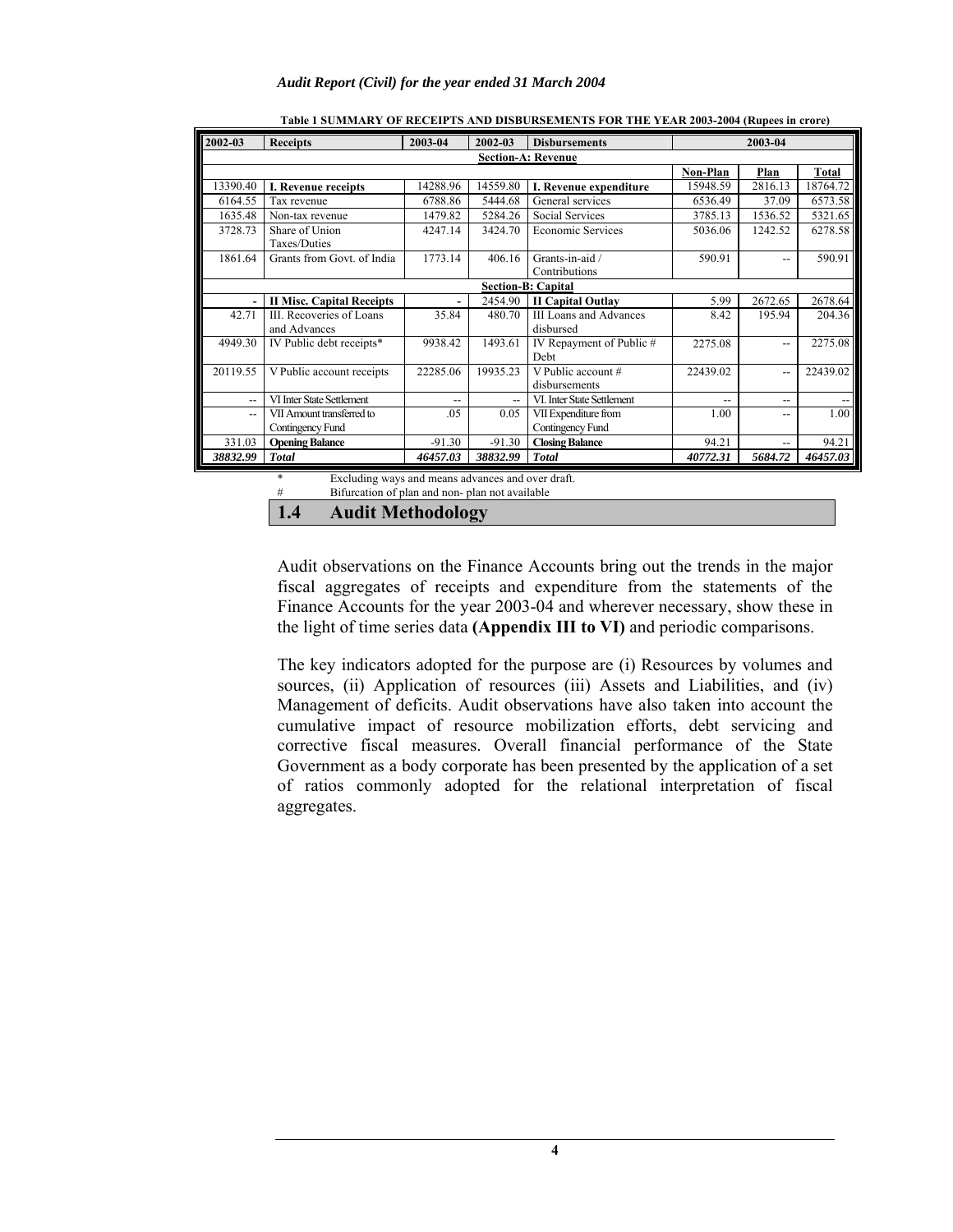The reporting parameters are depicted in Box 1.2

| <b>Box 1.2</b><br><b>Reporting Parameters</b>                                                                                                                                                                                                                                                                                                                                      |  |  |  |  |  |
|------------------------------------------------------------------------------------------------------------------------------------------------------------------------------------------------------------------------------------------------------------------------------------------------------------------------------------------------------------------------------------|--|--|--|--|--|
| Fiscal aggregates like tax and non-tax revenue, revenue and capital<br>expenditure, internal and external debt and revenue and fiscal deficits have<br>been presented as percentage to the GSDP at current market prices. The New<br>GSDP series with 1993-94 as base as published by the Bureau of Economics<br>and Statistics Department of the State Government have been used. |  |  |  |  |  |
| For tax revenues, non-tax revenues, revenue expenditure etc, buoyancy<br>projections have also been provided for a further estimation of the range of<br>fluctuations with reference to the base represented by GSDP.                                                                                                                                                              |  |  |  |  |  |
| For most series a trend growth during 1999-2004 has been indicated. The<br>ratios with respect to GSDP have also been depicted. Some of the terms used<br>here are explained in Appendix- I.                                                                                                                                                                                       |  |  |  |  |  |

The accounts of the state Government are kept in three parts (i) Consolidated Fund (ii) Contingency Fund and (iii) Public Account. They are defined in Box 1.3.

| <b>Box 1.3</b><br><b>State Government Funds and the Public Account</b>                                                                                                                                                                                                                                                                                                    |                                                                                                                                                                                                                                                                                                                                                                                                                                                                                                                                           |  |  |  |  |  |
|---------------------------------------------------------------------------------------------------------------------------------------------------------------------------------------------------------------------------------------------------------------------------------------------------------------------------------------------------------------------------|-------------------------------------------------------------------------------------------------------------------------------------------------------------------------------------------------------------------------------------------------------------------------------------------------------------------------------------------------------------------------------------------------------------------------------------------------------------------------------------------------------------------------------------------|--|--|--|--|--|
| <b>Consolidated Fund</b>                                                                                                                                                                                                                                                                                                                                                  | <b>Contingency Fund</b>                                                                                                                                                                                                                                                                                                                                                                                                                                                                                                                   |  |  |  |  |  |
| All revenues received by the<br>State Government, all loans<br>raised by issue of treasury bills,<br>internal and external loans and all<br>moneys received<br>the<br>by<br>Government in repayment of<br>loans shall form one consolidated<br>fund entitled the Consolidated<br>Fund of the State established<br>under Article $266(1)$ of the<br>Constitution of India. | Contingency Fund of the State established<br>under Article $267(2)$ of the Constitution is in<br>the nature of an imprest placed at the disposal<br>of the Governor to enable him to make<br>advances to meet urgent unforeseen<br>expenditure, pending authorisation<br>by<br>Legislature. Approval of the Legislature for<br>such expenditure and for withdrawal of an<br>equivalent amount from the Consolidated Fund<br>is subsequently obtained, whereupon<br>the<br>advances from the Contingency Fund are<br>recouped to the Fund. |  |  |  |  |  |

### **Public Account**

Besides the normal receipts and expenditure of Government which relate to the Consolidated Fund, certain other transactions enter Government Accounts, in respect of which Government acts more as a banker. Transactions relating to provident funds, small savings, other deposits, etc. are a few examples. The public moneys thus received are kept in the Public Account set up under Article 266(2) of the Constitution and the related disbursement are made from it.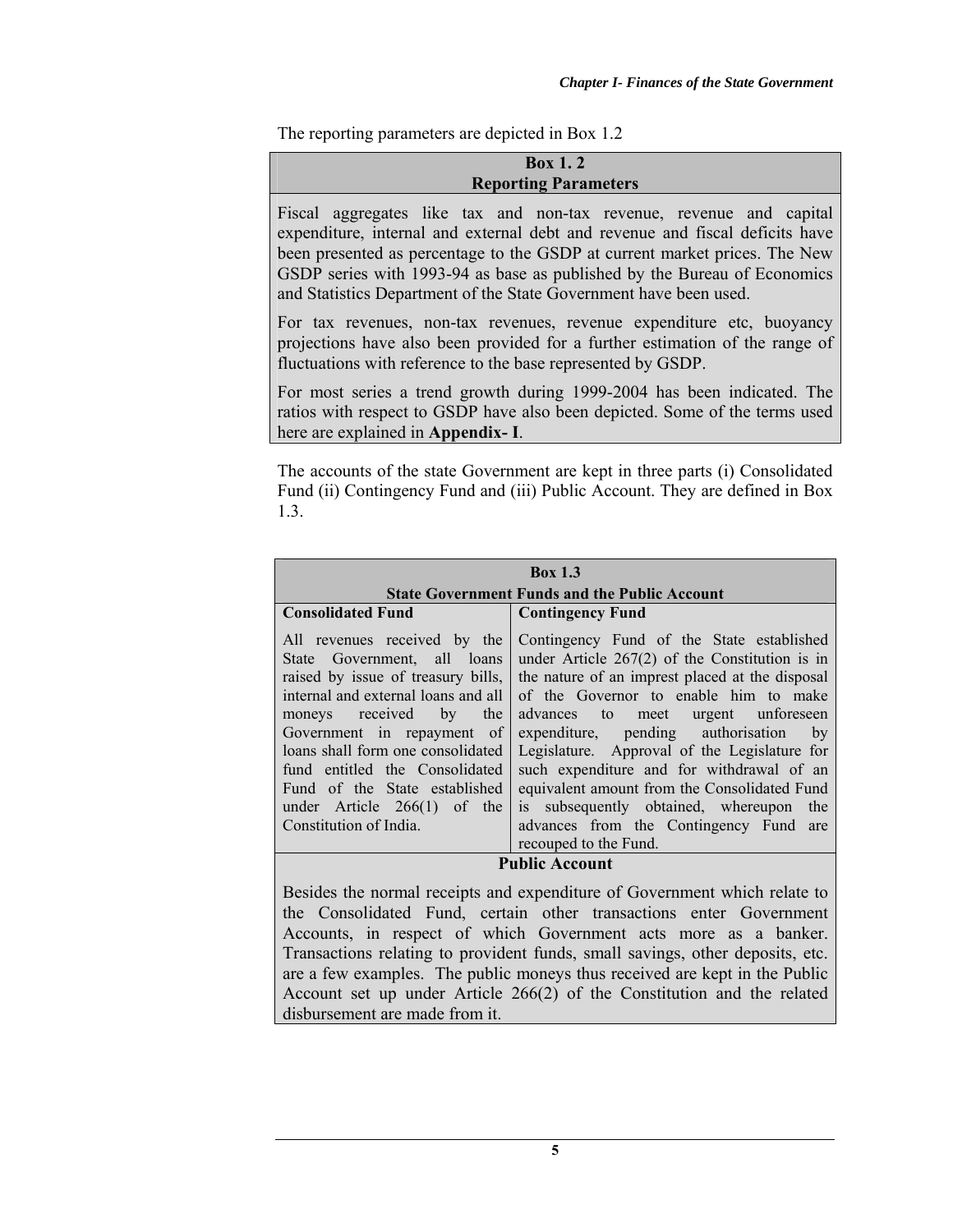#### **1.5 State Finances by key Indicators**

#### **1.5.1 Resources by volumes and sources**

Resources of the State Government consist of revenue receipts and capital receipts. Revenue receipts consists of tax revenues, non-tax revenues, state's share of union taxes and duties and grants-in-aid from the Central Government. Capital receipts are comprised of miscellaneous capital receipts like proceeds from disinvestments, recoveries of loans and advances, debt receipts from internal sources viz. market loans, borrowings from financial institutions/ commercial banks etc and loans and advances from Government of India as well as accruals from the Public account.

Table 2 shows that the total receipts of the State Government for the year 2003-04 were Rs.46548 crore. Of these, the revenue receipts of the State Government were Rs.14289 crore only, constituting 31 per cent of the total receipts. The balance of receipts came from borrowings and public account receipts.

|                       |                                     |       | (Rupees in crore) |  |
|-----------------------|-------------------------------------|-------|-------------------|--|
|                       | <b>I Revenue Receipts</b>           |       | 14289             |  |
|                       | <b>II Capital Receipts</b>          |       | 9974              |  |
| a                     | Miscellaneous Receipts              |       |                   |  |
| b                     | Recovery of Loans and Advances      | 36    |                   |  |
| c                     | <b>Public Debt Receipts</b>         | 9938  |                   |  |
|                       | <b>III Public Account Receipts</b>  |       | 22285             |  |
| a                     | Small Savings, Provident Fund, etc. | 1200  |                   |  |
| b                     | Reserve Fund                        | 367   |                   |  |
| $\mathbf c$           | Deposits and Advances               | 4126  |                   |  |
| d                     | Suspense and Miscellaneous          | 12156 |                   |  |
| e                     | Remittances                         | 4436  |                   |  |
| <b>Total Receipts</b> |                                     |       | 46548             |  |

|  | Table 2 – Resources of Madhya Pradesh |  |  |
|--|---------------------------------------|--|--|
|  |                                       |  |  |

### **1.5.2 Revenue receipts**

Statement-11 of the Finance Accounts details Revenue Receipts of the Government. Overall revenue receipts, their annual rate of growth, ratio of these receipts to the State's Gross Domestic Product (GSDP) are indicated in Table 3.

**Table 3: Revenue Receipts – Basic Parameters (Values in Rupees in crore and others in per cent)**

|                              | 1999-2000 | 2000-01 | 2001-02 | 2002-03 | 2003-04 |
|------------------------------|-----------|---------|---------|---------|---------|
| Revenue Receipts             | 13204     | 12839   | 11211   | 13391   | 14289   |
| Own taxes                    | 43.89     | 43.93   | 41.74   | 46.04   | 47.51   |
| Non-Tax Revenue              | 18.70     | 13.43   | 14.29   | 12.21   | 10.36   |
| <b>Central Tax Transfers</b> | 24.70     | 30.80   | 30.68   | 27.85   | 29.72   |
| Grants-in-aid                | 12.71     | 11.84   | 13.30   | 13.90   | 12.41   |
| Rate of Growth               | 16.38     | Neg     | Neg     | 19.45   | 6.70    |
| Revenue Receipts/GSDP        | 13.37     | 14.52   | 13.79   | 16.13   | 14.14   |
| Percentage growth of GSDP    | 8.851     | Neg.    | Neg.    | 2.122   | 21.703  |
| Revenue Buoyancy             | 1.851     | Neg.    | Neg.    | 9.166   | 0.309   |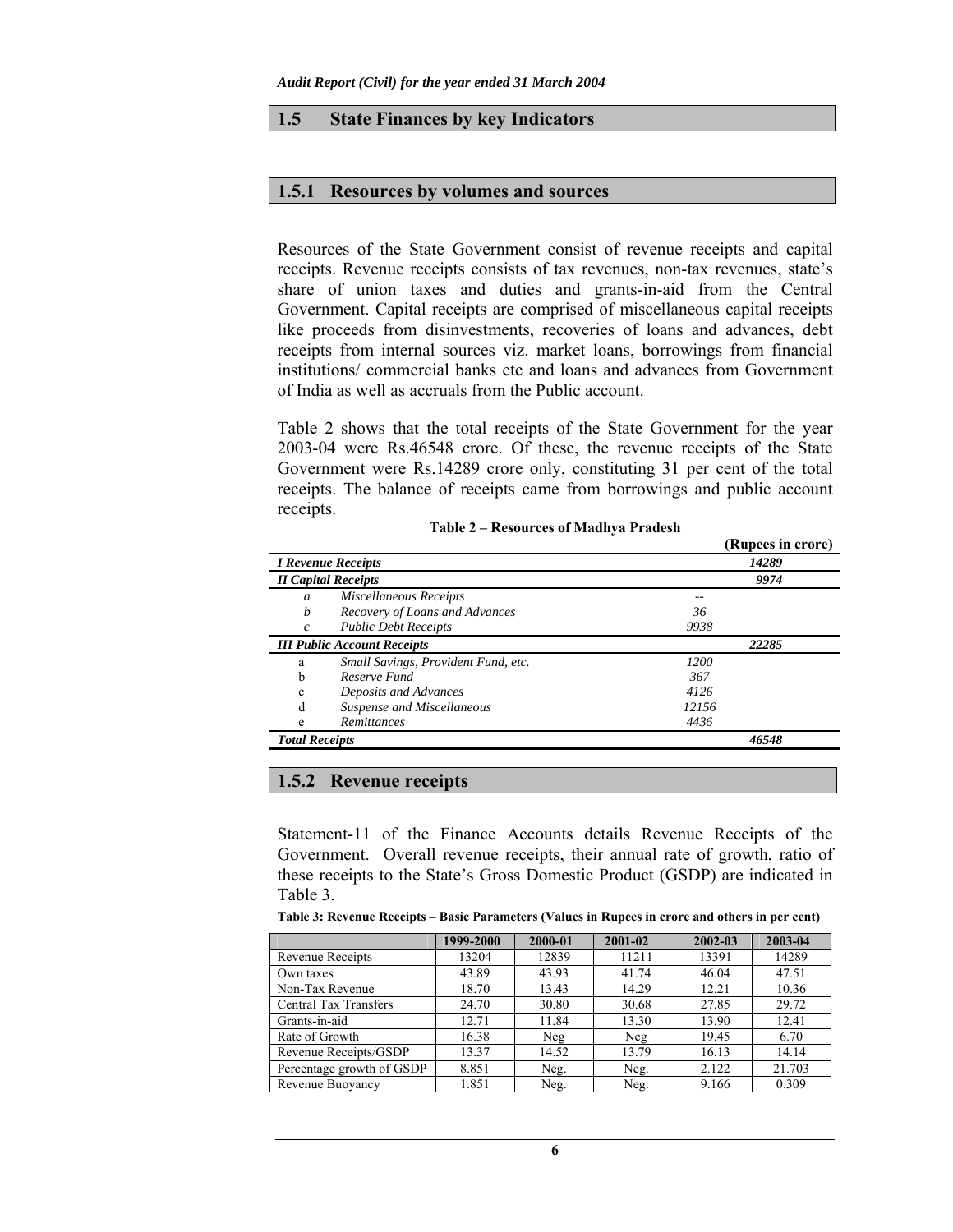Rate of growth of revenue receipts, which was 19.45 per cent during 2002- 2003 decreased to 6.7 per cent during the year 2003-04. While the receipts from state's own taxes and its assessment of central taxes increased by 10.12 and 13.89 per cent respectively, non-tax receipts and grants-in-aid witnessed a decline.

On an average around 58 per cent of the revenue had come from the State's own resources, central tax transfers and grants-in-aid together continued to contribute nearly 42 per cent of the total revenue. Sales tax was the major source of State's own tax revenue having contributed 49 per cent of the tax revenue followed by State Excise (16 per cent), taxes on Stamps and Registration (9 per cent) etc. Of non-tax revenue sources, Non-Ferrous Mining and Metallurgical Industries mainly the royalty from minerals (43 per cent) and Forestry and Wild life (33 per cent) were the principal contributors. Nontax revenue decreased from Rs.1635 crore in 2002-03 to Rs.1480 crore in 2003-04. The current levels of cost recovery in supply of merit goods and services by Government are 0.36 per cent for secondary education, 0.30 per cent for university and higher education, 0.59 per cent for technical education, 1.59 per cent in health and family welfare, 7.94 per cent in water supply and sanitation and 16.87 per cent in major and medium irrigation.



**1.6 Application of resources**

The sources of receipts under different heads/sections of Government Account and GSDP during 1999-2004 are indicated in Table 4.

| <b>Table 4 – Sources of Receipts: Trends</b> |  |  |  |  |  |  |
|----------------------------------------------|--|--|--|--|--|--|
|----------------------------------------------|--|--|--|--|--|--|

|         |                 |                 |                         |                           |                 | (Rupees in crore)           |
|---------|-----------------|-----------------|-------------------------|---------------------------|-----------------|-----------------------------|
| Year    | Revenue         |                 | <b>Capital Receipts</b> |                           | <b>Total</b>    | <b>Gross State Domestic</b> |
|         | <b>Receipts</b> | Non-Debt        | <b>Debt</b>             | <b>Accruals in Public</b> | <b>Receipts</b> | product                     |
|         |                 | <b>Receipts</b> | <b>Receipts</b>         | Account                   |                 |                             |
| 1999-00 | 13204           | 314             | 3462                    | 17170                     | 34150           | 98768                       |
| 2000-01 | 12839           | 13              | 3101                    | 16520                     | 32480           | 88445                       |
| 2001-02 | 11211           | 1588            | 3281                    | 15013                     | 31093           | 81286                       |
| 2002-03 | 13391           | 43              | 4949                    | 20120                     | 38503           | 83011                       |
| 2003-04 | 14289           | 36              | 9938                    | 22285                     | 46548           | 101027                      |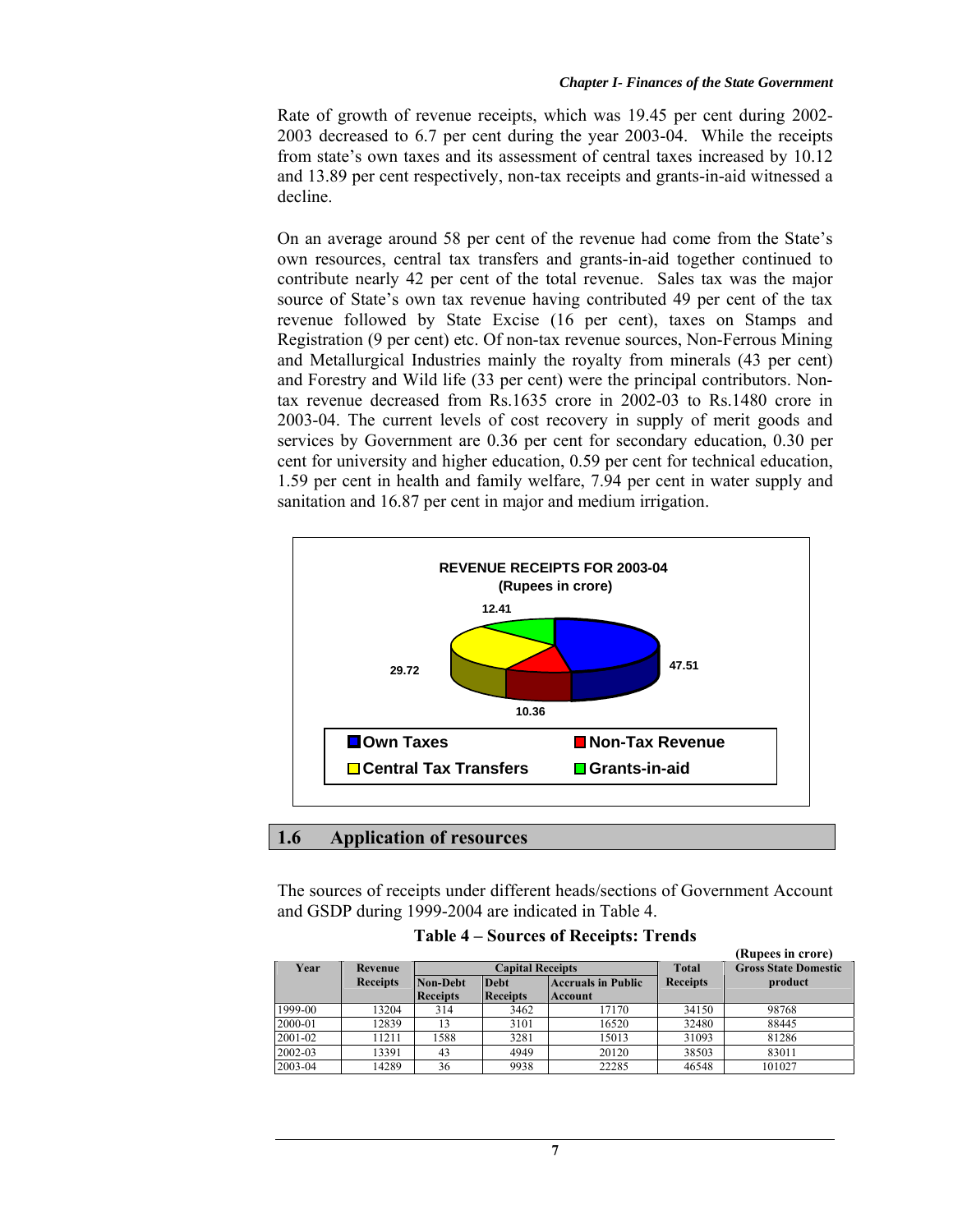### **1.6.1 Trend of growth**

Statement 12 of the Finance Accounts depicts the detailed revenue expenditure by minor heads and capital expenditure major head wise. The total expenditure of the State increased by 24 per cent during the year.

Total expenditure of the State, its trend and annual growth, ratio of expenditure to the State's GSDP and revenue receipts is indicated in Table-5 below:

|                     | 1999-2000 | 2000-01                  | 2001-02                  | 2002-03 | 2003-04 |
|---------------------|-----------|--------------------------|--------------------------|---------|---------|
| Total Expenditure   | 17429     | 16391                    | 16444                    | 17496   | 21648   |
| Rate of Growth      | 12.23     | $\overline{\phantom{a}}$ | $\overline{\phantom{m}}$ | 6.40    | 23.73   |
| TE/GSDP             | 17.65     | 18.53                    | 20.23                    | 21.08   | 21.43   |
| Revenue Receipts/TE | 75.76     | 78.33                    | 68.18                    | 76.54   | 66.00   |

**Table 5: Total Expenditure – Basic Parameters (Value: Rupees in crore and others in per cent)**

The increase in total expenditure in the current year was primarily due to increase of Rs.4205 crore under Revenue section. The ratio of revenue receipts to total expenditure decreased from 68.18 per cent in 2001-02 to 66 per cent in 2003-04 indicating that only 66 per cent of the State's total expenditure was met from its current revenue and the balance of 34 per cent was financed from borrowings.



In terms of the activities, total expenditure could be considered as being composed of expenditure on general services including interest payments, social and economic services and loans and advances. The relative share of these components in total expenditure is indicated in Table 6.

| Table 0. Components of expenditure – Relative Share (in per cent) |           |         |         |         |         |  |  |  |
|-------------------------------------------------------------------|-----------|---------|---------|---------|---------|--|--|--|
|                                                                   | 1999-2000 | 2000-01 | 2001-02 | 2002-03 | 2003-04 |  |  |  |
| <b>General Services</b>                                           | 30.18     | 32.57   | 30.80   | 31.33   | 30.53   |  |  |  |
| Social Services                                                   | 36.75     | 36.43   | 28.92   | 33.26   | 27.05   |  |  |  |
| Economic Services                                                 | 27.38     | 25.97   | 34.30   | 30.34   | 38.74   |  |  |  |
| Grants-in-aid                                                     | 3.72      | 3.22    | 2.27    | 2.32    | 2.73    |  |  |  |
| Loans and advances                                                | 1.97      | 1.81    | 3.64    | 2.75    | 0.95    |  |  |  |
|                                                                   |           |         |         |         |         |  |  |  |

**Table 6: Components of expenditure – Relative Share (in per cent)**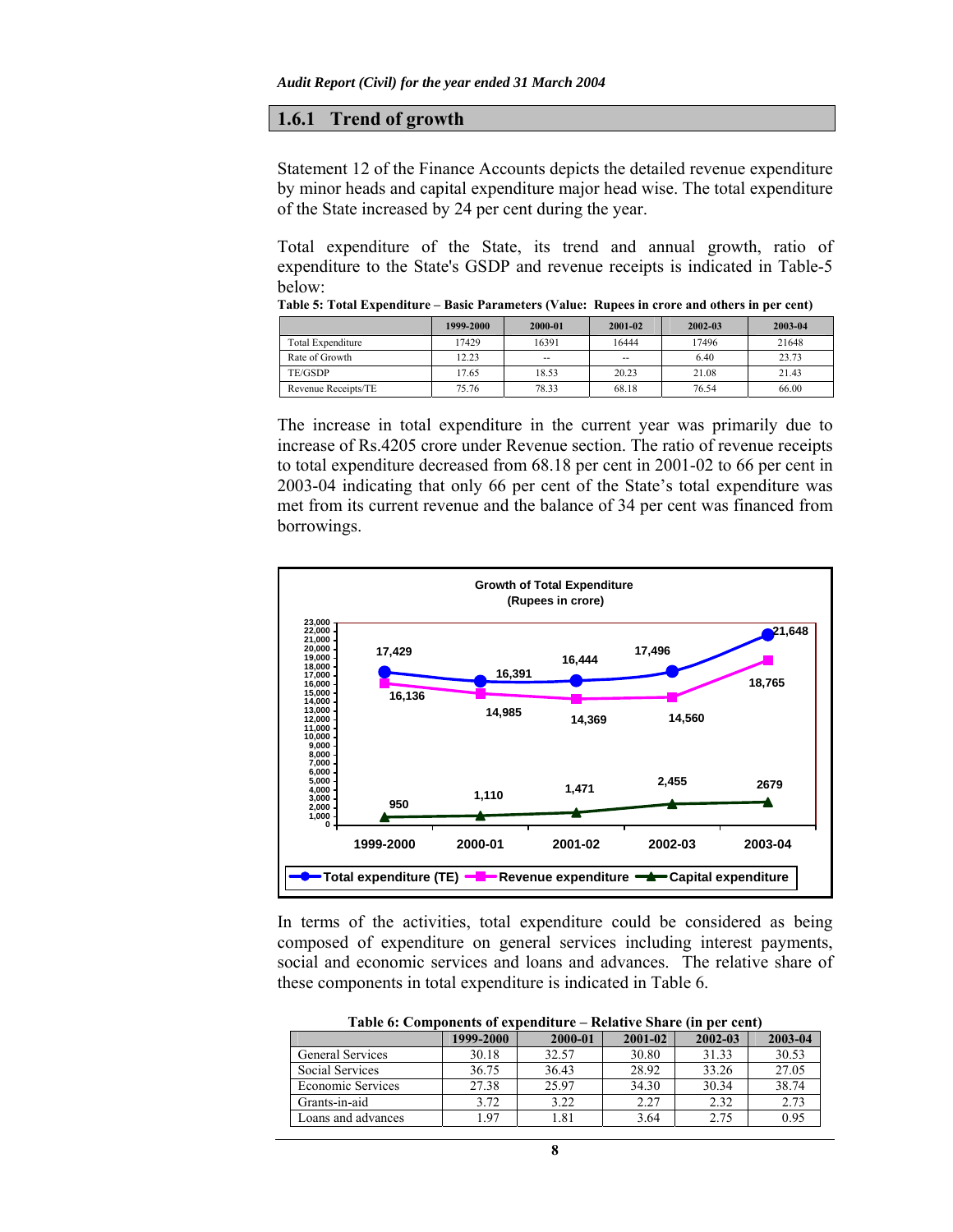The movement of the relative shares of these components of expenditure indicated that while the share of social services in total expenditure declined from 33.26 per cent in 2002-03 to 27.05 per cent in 2003-2004, the relative share of economic services increased from 30.34 per cent in 2002-03 to 38.74 per cent in 2003-04, indicating a step up in expenditure on economic infrastructure.



### **1.6.2 Incidence of Revenue expenditure**

Revenue expenditure had the predominant share in total expenditure. Revenue expenditure is usually incurred to maintain the current level of assets and services. Overall revenue expenditure, its rate of growth, ratio of revenue expenditure to State's GSDP and revenue receipts is indicated in Table 7 below:

|                             | 1999-2000 | 2000-01 | 2001-02 | 2002-03 | 2003-04 |
|-----------------------------|-----------|---------|---------|---------|---------|
| Revenue                     | 16136     | 14985   | 14369   | 14560   | 18765   |
| Expenditure                 |           |         |         |         |         |
| Rate of Growth              | 13.49     | Neg.    | Neg.    | 1.33    | 28.88   |
| RE/GSDP                     | 16.34     | 16.94   | 17.68   | 17.54   | 18.57   |
| RE as <i>per cent</i> of TE | 92.58     | 91.42   | 87.38   | 83.22   | 86.68   |
| RE as <i>per cent</i> to    | 122       | 117     | 128     | 109     | 131     |
| <b>Revenue Receipts</b>     |           |         |         |         |         |

**Table 7: Revenue Expenditure – Basic Parameters (Value: Rupees in crore and others in per cent)** 

Revenue expenditure of the state increased from 14560 crore in 2002-03 to 18765 crore in 2003-04. The increase in the revenue expenditure was mainly due to more expenditure on power (2975 crore) on interest payment (Rs.704 crore), pension and other retirement benefits (Rs.114 crore), general education (Rs.68 crore) in comparison to previous year. The increase in expenditure on 'Power' (Rs.2975 crore) was due to more expenditure on assistance to State Electricity Board.

Revenue expenditure constituted 87 per cent of total expenditure during the year 2003-04 and was higher than the share of revenue receipts of the State Government, which led to revenue deficit. The ratio of revenue expenditure to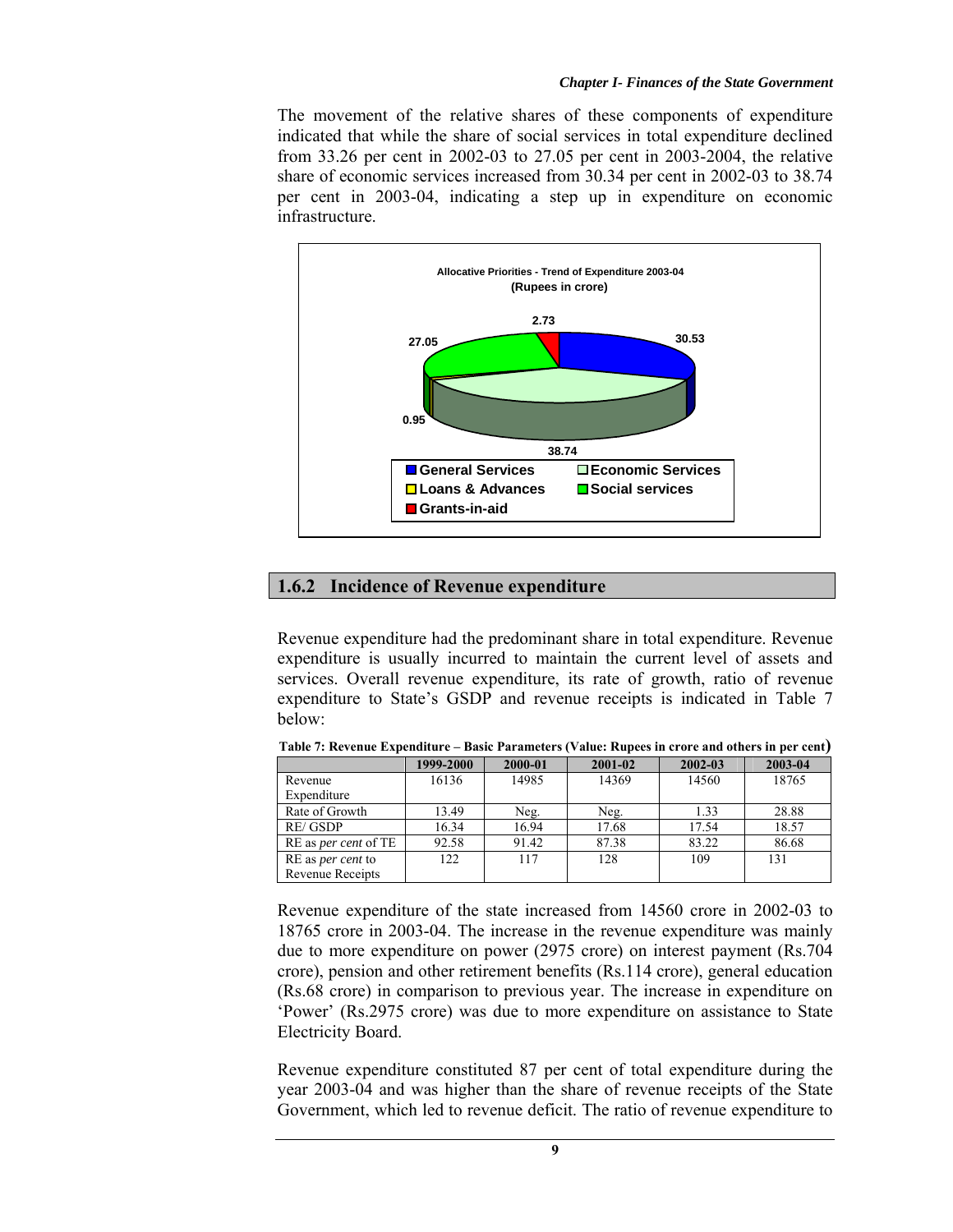revenue receipts increased from 109 per cent in 2002-03 to 131 per cent in 2003-04. Dependence of the State on borrowings continued for meeting its current expenditure primarily due to the fact that salaries (Rs.5312 crore), interest payments (Rs.3206 crore), and pension (Rs.1197 crore) together consumed 68 per cent of total revenue receipts of the State during the year.

## **(a) High salary expenditure**

Salaries alone accounted for nearly 37 per cent of the revenue receipts of the State. The expenditure on salaries increased from Rs.5258 crore in 2002-03 to Rs.5312 crore in 2003-04. Yearwise expenditure on salaries for the last five years is given in Table 8:

| .,<br>۰,<br>×<br>٠<br>٠ |  |
|-------------------------|--|
|-------------------------|--|

|                                         |           |         |             |             | (Rupees in crore)        |
|-----------------------------------------|-----------|---------|-------------|-------------|--------------------------|
| <b>Heads</b>                            | 1999-2000 | 2000-01 | $2001 - 02$ | $2002 - 03$ | 2003-04                  |
| Salary expenditure                      | 6662      | 5715    | 4669        | 5258        | $\overline{5312}^{\Psi}$ |
| As percentage of GSDP                   | 6.75      | 6.46    | 5.74        | 6.33        | 5.26                     |
| percentage of Revenue<br>As<br>Receipts | 50.45     | 44.51   | 41.65       | 39.27       | 37.17                    |

### **(b) Expenditure on pension payments**

Pension payments have increased by 10.58 per cent from Rs.1083 crore in 2002-03 to Rs.1197 crore in 2003-04 mainly due to more expenditure on superannuation and retirement allowances and leave encashment benefits.

Year-wise breakup of expenditure incurred on pension payments during the years 1999-2000 to 2003-2004 was as under:

| Year      | <b>Expenditure</b> | Percentage to total revenue<br><b>Receipt</b> |
|-----------|--------------------|-----------------------------------------------|
|           |                    | <b>Rupees in crore</b>                        |
| 1999-2000 | 1195.74            |                                               |
| 2000-2001 | 962.65             |                                               |
| 2001-2002 | 1010.76            |                                               |
| 2002-2003 | 1082.68            |                                               |
| 2003-2004 | 1197.27            |                                               |

**Table 9** 

With the increase in the number of retirees from 2000-01, the pension liabilities are likely to increase further in future. The State Government has not constituted any fund to meet the fast rising pension liabilities of the retired State employees. Considering the rate at which pension liabilities are increasing, reforms in the existing pension schemes assume critical importance.

## **(c) Interest payments**

Ψ

The Eleventh Finance Commission (August 2000) had recommended that as a medium term objective, the States should endeavour to keep interest payment as a ratio to revenue receipts pegged to 18 per cent. It was observed, however,

Source: details supplied by Finance Department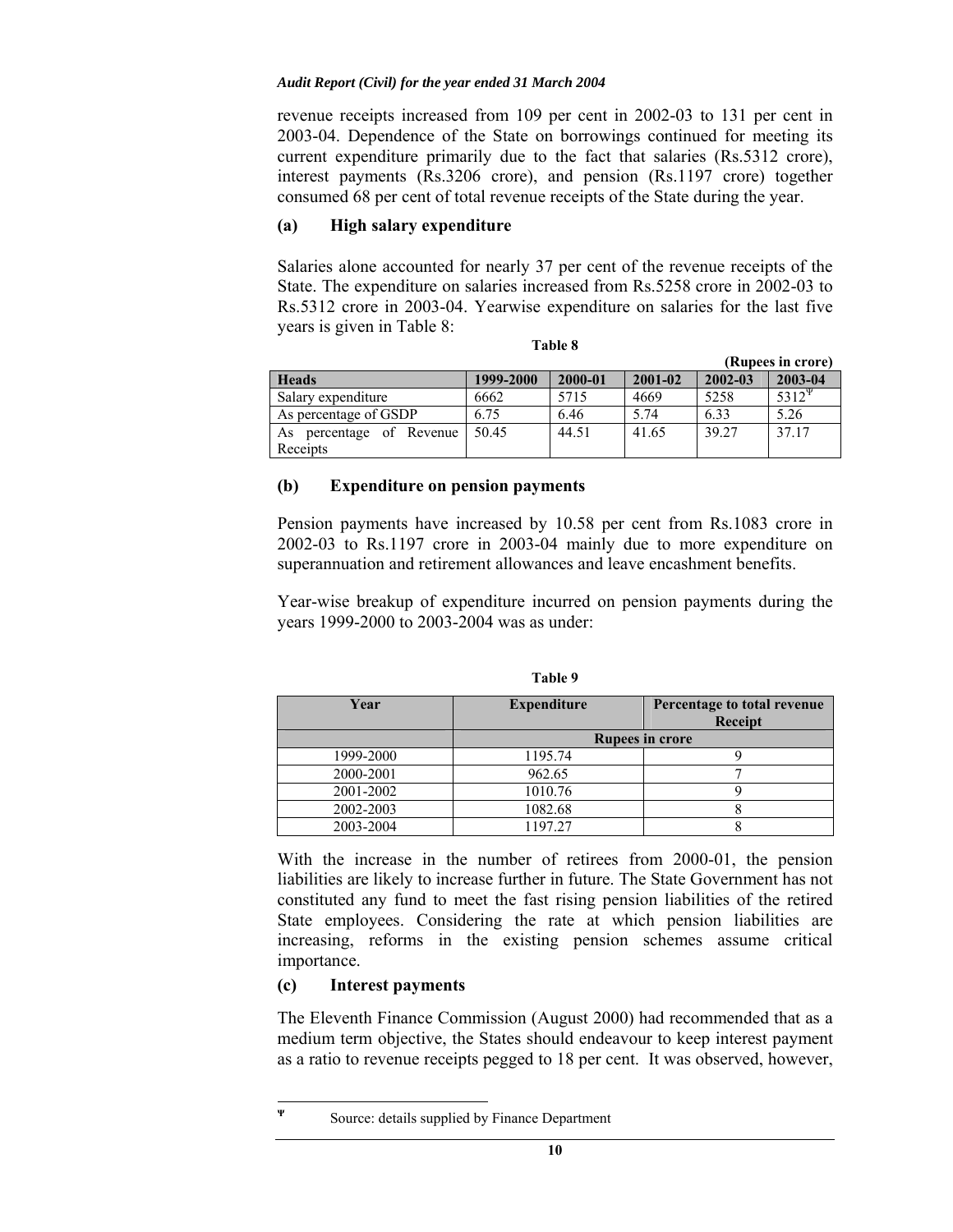that interest payment as percentage of revenue receipts during the year 2003- 04 was 22 per cent. **Table 10** 

| Table 10  |                                                                             |                         |                            |  |  |  |
|-----------|-----------------------------------------------------------------------------|-------------------------|----------------------------|--|--|--|
| Year      | Percentage of interest payment with reference to<br><b>Interest Payment</b> |                         |                            |  |  |  |
|           | (Rupees in crore)                                                           | <b>Revenue Receipts</b> | <b>Revenue Expenditure</b> |  |  |  |
| 1999-2000 | 2139                                                                        | 16.20                   | 13.26                      |  |  |  |
| 2000-2001 | 2411                                                                        | 18.78                   | 16.09                      |  |  |  |
| 2001-2002 | 2254                                                                        | 20.11                   | 15.69                      |  |  |  |
| 2002-2003 | 2502                                                                        | 18.68                   | 17.18                      |  |  |  |
| 2003-2004 | 3206                                                                        | 22.43                   | 17.08                      |  |  |  |



The rate of growth of interest payments which was 11 per cent during 2002-03 increased to 28 per cent in 2003-04. Large interest payments, year after year, crowd out the expenditure on primary education, health and social welfare schemes.

## **(d) Subsidies by the Government**

Though the finances of the state were under strain, State Government continued to pay subsidies to its Electricity Board and Road Transport Corporation. During the last five years, State Government paid subsidies under various schemes as under.

|               |                                                           |             |            |             | (Rupees in crore) |              |
|---------------|-----------------------------------------------------------|-------------|------------|-------------|-------------------|--------------|
| Sl. No.       | <b>Particulars</b>                                        | 1999-2000   | 2000-01    | 2001-02     | 2002-03           | 2003-04      |
|               | Madhya Pradesh State Electricity<br>Board                 | 1170.79     | 410.33     | 2037.08     | 938.88            | 3924.78      |
| $\mathcal{D}$ | Madhya Pradesh State Road<br><b>Transport Corporation</b> | 1.20        | 1.20       | 1.08        | 0.00              | 2.00         |
|               | Total                                                     | 1171.99     | 411.53     | 2038.16     | 938.88            | 3926.78      |
| 3             | Percentage increase (+)/decrease(-)<br>over previous year | $(+)168.87$ | $(-)64.89$ | $(+)395.26$ | $(-)53.93$        | $(+)$ 318.24 |
| 4             | Percentage of subsidy with total<br>expenditure           | 6.72        | 2.51       | 12.40       | 5.37              | 18.14        |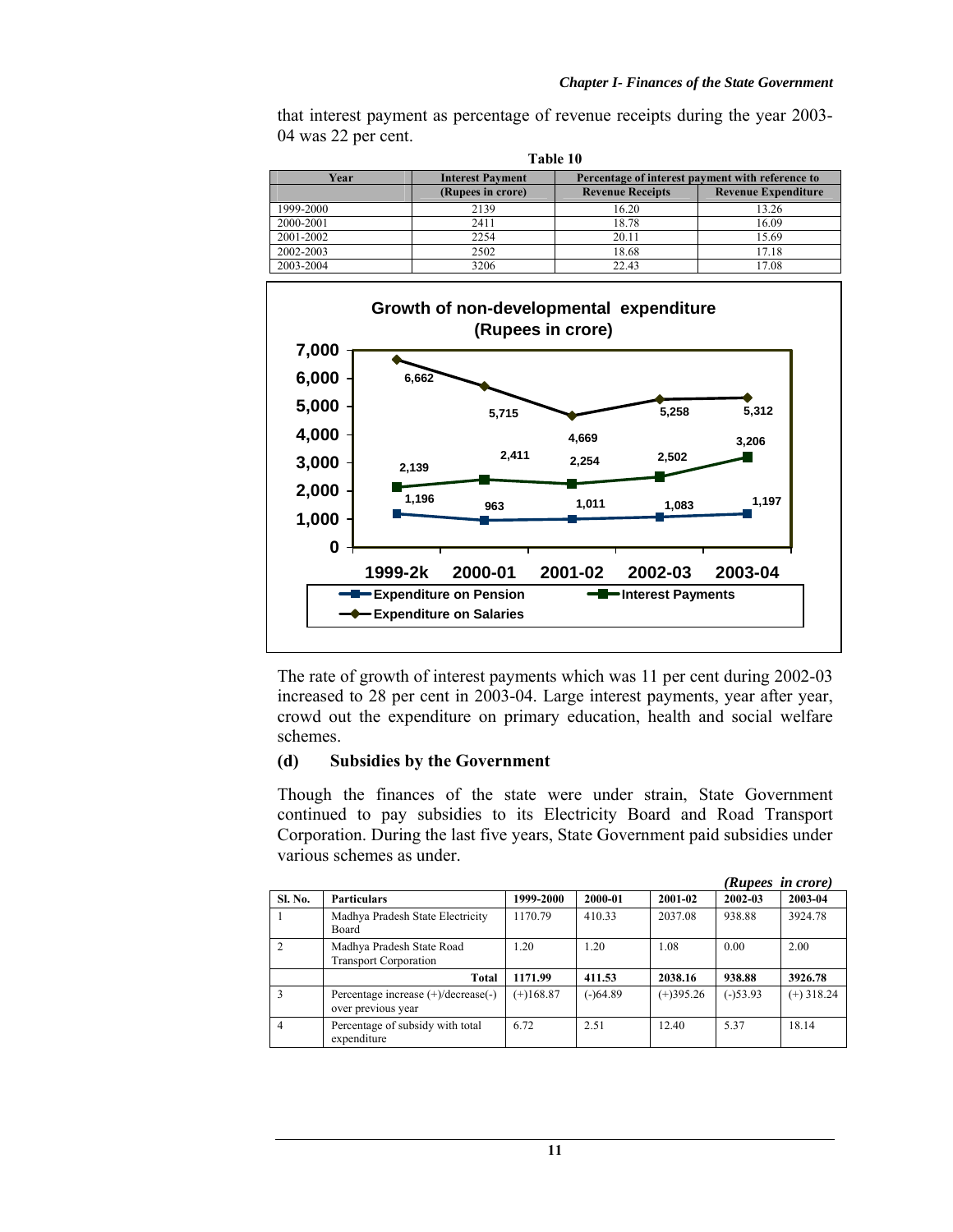The sharp fluctuation in subsidies to MPSEB during the year 2003-04 was mainly due to assistance to MPSEB for payment of liabilities to Central Public Sector Undertakings according to Ahluwalia Committee recommendations.

### *Note:- Details of subsidies paid to the other Corporations and Nigams are not readily available with the Finance Department*

Incidentally, the State Government has increased the assistance/subsidy to the SEB to Rs.3924.78 crore in 2003-04.

### **(e) Incorrect budgeting and classification of expenditure**

As per the Rules<sup>§</sup>, expenditure on grants-in-aid to local bodies/institutions even for the purpose of creating assets has to be classified as revenue expenditure. However, during 2003-04, the State Government booked expenditure of Rs.22.38 crore on grants-in-aid to local bodies/institutions in the Capital section of the accounts under Capital Outlay on Urban Development, as follows:

*(Rupees in crore)* 

| SI.<br>No. | <b>Major/Minor Heads</b> | Grants-in-aid to/for               | <b>Budget</b><br>provision | Expenditure |
|------------|--------------------------|------------------------------------|----------------------------|-------------|
|            | 4217-01-191-1201-8294    | <b>Bhoj Wet Land Conservations</b> | 25.00                      | 22.38       |
|            |                          | Total                              | 25.00                      | 22.38       |

The incorrect classification not only inflated the Capital outlay by Rs.22.38 crore but also reduced the revenue deficit to that extent.

## **(f) Drawal of funds in advance of requirement**

Financial Rules stipulate that no money should be drawn from the treasury unless it is required for immediate disbursement or for the recoupment of funds disbursed out of any permanent advance. It is also not permissible to draw advances from the treasury for the execution of works, the completion of which is likely to take considerable time. Any unspent balance is required to be refunded promptly to the treasury. The Drawing and Disbursing officers are not authorised by general or specific rules to deposit unutilised funds in bank or post offices.

Test-check of the accounts of four DDOs of the Scheduled Tribes and Scheduled Castes Welfare department revealed (February 2003 to June 2004) that funds amounting to Rs.14.03 crore were drawn for various schemes/ development works. Of this, Rs.10.53 crore (78.50 per cent) were lying unutilised in banks and post offices, as per details given in **Appendix VII**.

## **1.7 Expenditure by Allocative Priorities**

The actual expenditure of the State in the nature of plan expenditure, capital expenditure and developmental expenditure emerging from Statement 12 of Finance Accounts reflects the allocative priorities of the State. Higher the ratio of these components to total expenditure, better is deemed to be the quality of

 $\overline{\overline{s}}$ Rules 30 and 31 of Government Accounting Rules, 1990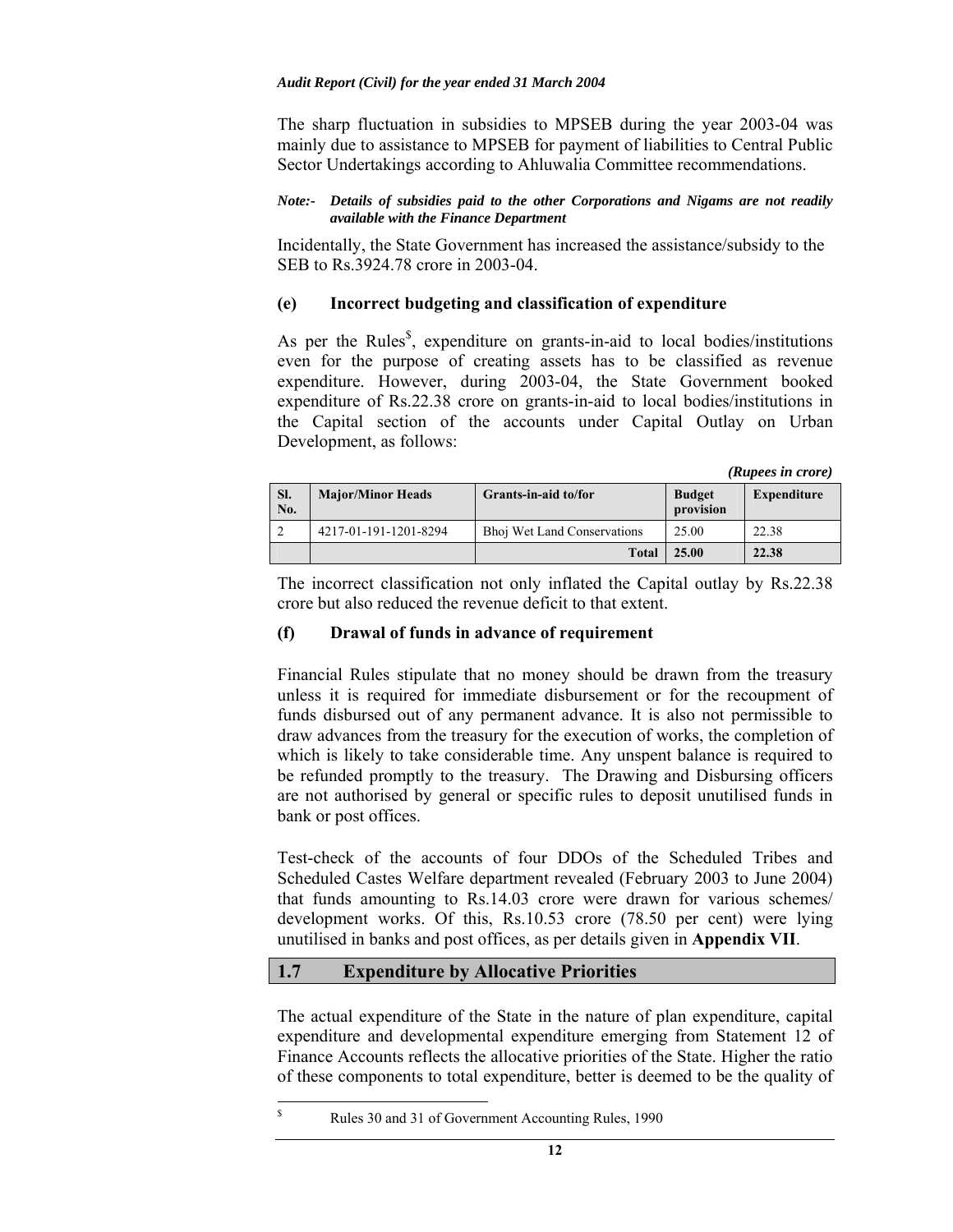expenditure. Table 12 below gives the percentage share of these components of expenditure in the State's total expenditure.

|                              | 1999-2000 | 2000-01 | 2001-02 | 2002-03 | 2003-04 |
|------------------------------|-----------|---------|---------|---------|---------|
| Plan Expenditure             | 22.92     | 24.79   | 26.22   | 36.77   | 26.26   |
| Capital Expenditure          | 5.45      | 6.77    | 8.95    | 14.03   | 12.38   |
| Developmental<br>Expenditure | 64.13     | 62.40   | 63.22   | 63.60   | 65.79   |

**Table 12: Quality of expenditure (***per cent* **to total expenditure)** 

The plan expenditure which constituted 36.77 per cent of total expenditure during 2002-03 declined to 26.26 per cent during the year. Though capital expenditure increased by Rs.224 crore, its share in the total expenditure declined by two per cent.

Social services (Rs.5857 crore) accounted for 41 per cent of the developmental expenditure (Rs.14243 crore) during the year. Out of the expenditure on Social services, 41 per cent was spent on General Education, 17 per cent on Welfare of Schedule Caste/Schedule Tribe/Other Backward Classes, 14 per cent on Social Welfare and Nutrition, 14 per cent on Water and Sanitation and 14 per cent on Health and Family Welfare.

| Table 13 |                                  |
|----------|----------------------------------|
|          | <b>Social Sector Expenditure</b> |

|                              |           |         |         |         | (Rupees in crore) |
|------------------------------|-----------|---------|---------|---------|-------------------|
| <b>Major Head</b>            | 1999-2000 | 2000-01 | 2001-02 | 2002-03 | 2003-04           |
| General Education            | 3059      | 2763    | 2126    | 2312    | 2376              |
|                              | (3.10)    | (3.12)  | (2.62)  | (2.84)  | (2.35)            |
| Medical and Public Health    | 881       | 862     | 688     | 779     | 799               |
|                              | (0.89)    | (0.97)  | (0.85)  | (0.90)  | (0.79)            |
| Water Supply and Sanitation  | 715       | 701     | 608     | 792     | 820               |
|                              | (0.72)    | (0.79)  | (0.75)  | (0.97)  | (0.81)            |
| Welfare of SC/ST/OBC         | 1121      | 1007    | 753     | 937     | 979               |
|                              | (1.13)    | (1.14)  | (0.93)  | (1.15)  | (0.97)            |
| Social Welfare and Nutrition | 534       | 547     | 501     | 911     | 794               |
|                              | (0.54)    | (0.62)  | (0.62)  | (1.12)  | (0.79)            |
| <b>Total</b>                 | 6310      | 5880    | 4676    | 5731    | 5768              |

 **percentage of GSDP in brackets** 

Similarly, the expenditure on Economic Services (Rs.8386 crore) accounted for 59 per cent of the developmental expenditure, of which, Power consumed 51 per cent (largely in the nature of assistance/ subsidy to the State Electricity Board), Agriculture and Allied Activities 14 per cent and Rural Development 10 per cent.

| Table 14 |                                    |
|----------|------------------------------------|
|          | <b>Economic Sector Expenditure</b> |

|                                   |           |         |         |         | (Rupees in crore) |
|-----------------------------------|-----------|---------|---------|---------|-------------------|
| <b>Major Head</b>                 | 1999-2000 | 2000-01 | 2001-02 | 2002-03 | 2003-04           |
| Agriculture and Allied Activities | 1424      | 1258    | 1131    | 1259    | 1198              |
| Rural Development                 | 788       | 970     | 768     | 855     | 833               |
| Power                             | 1326      | 649     | 2210    | 1327    | 4283              |
| Total                             | 3538      | 2877    | 4109    | 3441    | 6314              |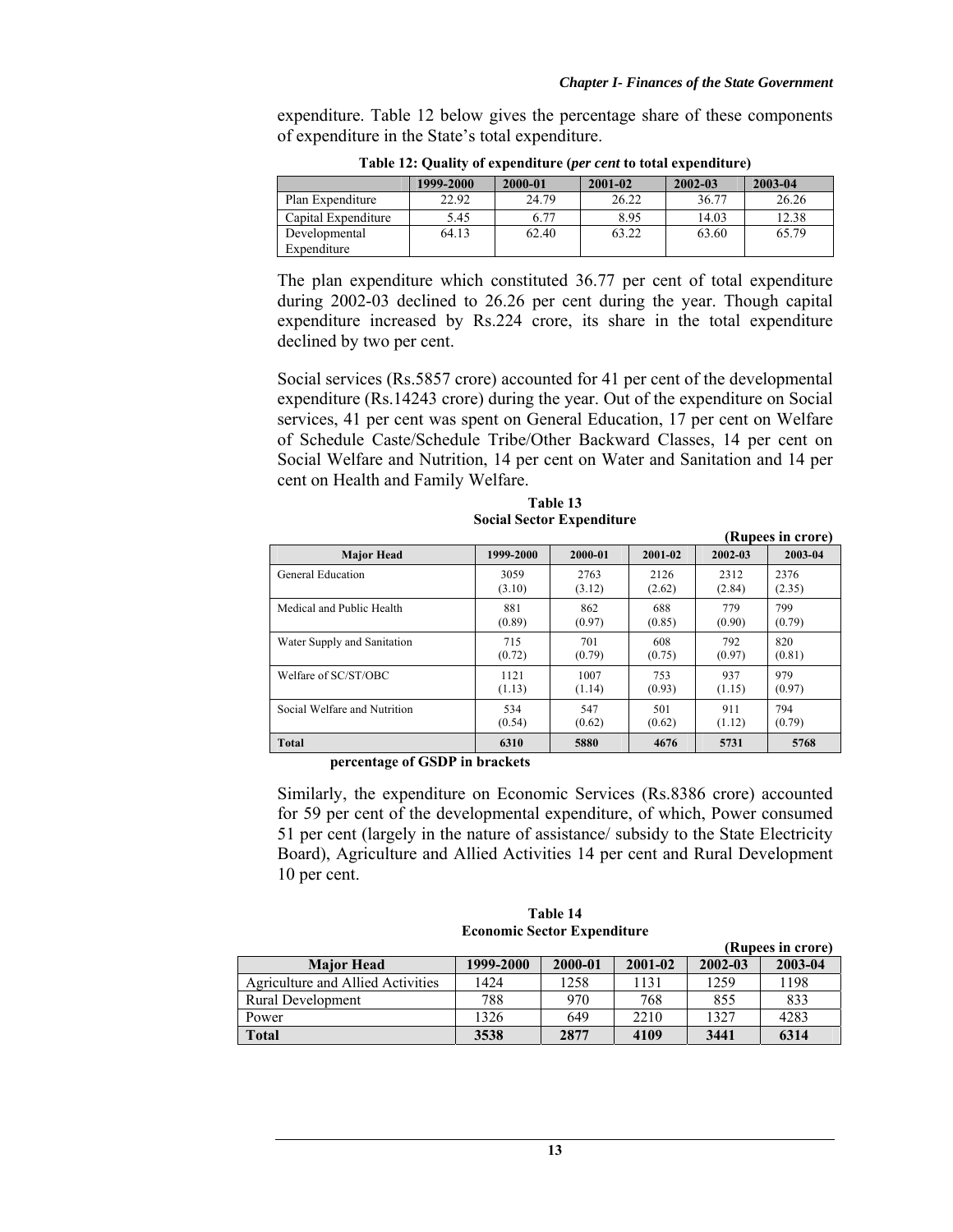### **1.7.1 Financial assistance to local bodies and other institutions**

#### ¾ **Financial assistance to local bodies and other institutions**

Autonomous bodies and authorities including local bodies are set up to discharge generally non-commercial functions of public utility services. These bodies and authorities receive substantial financial assistance from Government. Government also provides substantial financial assistance to other institutions such as those registered under the respective State Co-operative Societies Act 1960 and the Companies Act 1956 etc., to implement various programmes of the Government. The grants are given by Government mainly for maintenance of educational institutions, hospitals, charitable institutions, construction and maintenance of schools and hospital buildings, improvement of roads and other communication facilities under municipalities and local bodies.

The quantum of assistance provided to different bodies etc. by the departments test checked during the period of last five years ending 2003-2004 was as follows: *(Rupees in crore)* 

|                  |                                   |           |                           |                           |           | <b>Rupees in crore</b> )  |
|------------------|-----------------------------------|-----------|---------------------------|---------------------------|-----------|---------------------------|
| Sl. No.          | <b>Name of bodies authorities</b> | 1999-2000 | 2000-2001                 | 2001-2002                 | 2002-2003 | 2003-04                   |
|                  | etc.                              |           |                           |                           |           |                           |
|                  | <b>Educational</b> institutions   | 132.43    | 156.20                    | 154.80                    | 134.56    | 173.96                    |
| $\overline{2}$ . | Municipal Corporations and        | 105.02    | 190.72                    | 430.72                    | 506.00    | 557.35                    |
|                  | Municipalities                    |           |                           |                           |           |                           |
| 3.               | Panchayati Raj Institutions       | 238.52    | 218.89                    | 431.90                    | 526.29    | 524.58                    |
|                  | Development Agencies              | 1.63      | 9.08                      | 153.05                    | 253.29    | 21.30                     |
| 5.               | Hospitals and other Medical       | 0.17      | 18.90                     | 4.60                      | 7.08      | 13.71                     |
|                  | institutions                      |           |                           |                           |           |                           |
| 6.               | Other institutions                | 1027.23   | 170.36                    | 29.65                     | 121.22    | $136.10^{+}$              |
|                  | Total                             | 1505.00   | 764.15                    | 1204.72                   | 1548.44   | 1427.00                   |
|                  | Percentage increase (+)           | 31        | Not possible <sup>®</sup> | Not possible <sup>@</sup> | 29        |                           |
|                  | decrease (-) over previous year   | $^{(+)}$  |                           |                           | $^{(+)}$  | ( –                       |
|                  | Assistance as a percentage of     | 11        | Not possible <sup>*</sup> |                           | 12        | 10                        |
|                  | revenue receipt                   |           |                           |                           |           |                           |
|                  | Percentage of assistance to       | 9         | Not possible <sup>*</sup> |                           | 11        | $\boldsymbol{\mathsf{R}}$ |
|                  | revenue expenditure               |           |                           |                           |           |                           |

### ¾ **Delay in furnishing utilisation certificate**

Financial rules require that certificates of utilisation are to be obtained by the department officers from the grantees and after verification, these should be forwarded to Accountant General (A&E) upto 30 September of the subsequent financial year.

2271 utilisation certificates for Rs.3901.09crore for the period from 1997-98 to 2003-04 were not received from 23 institutions under six departments as under:-

 $\overline{a}$ 

<sup>†</sup> Includes Rs.22.38 crore shown in para 1.6.2 (e)

<sup>\*</sup>  $\frac{a}{a}$  Due to re-organisation of State<br>Reing first complete financial

Being first complete financial year after Reorganisation of State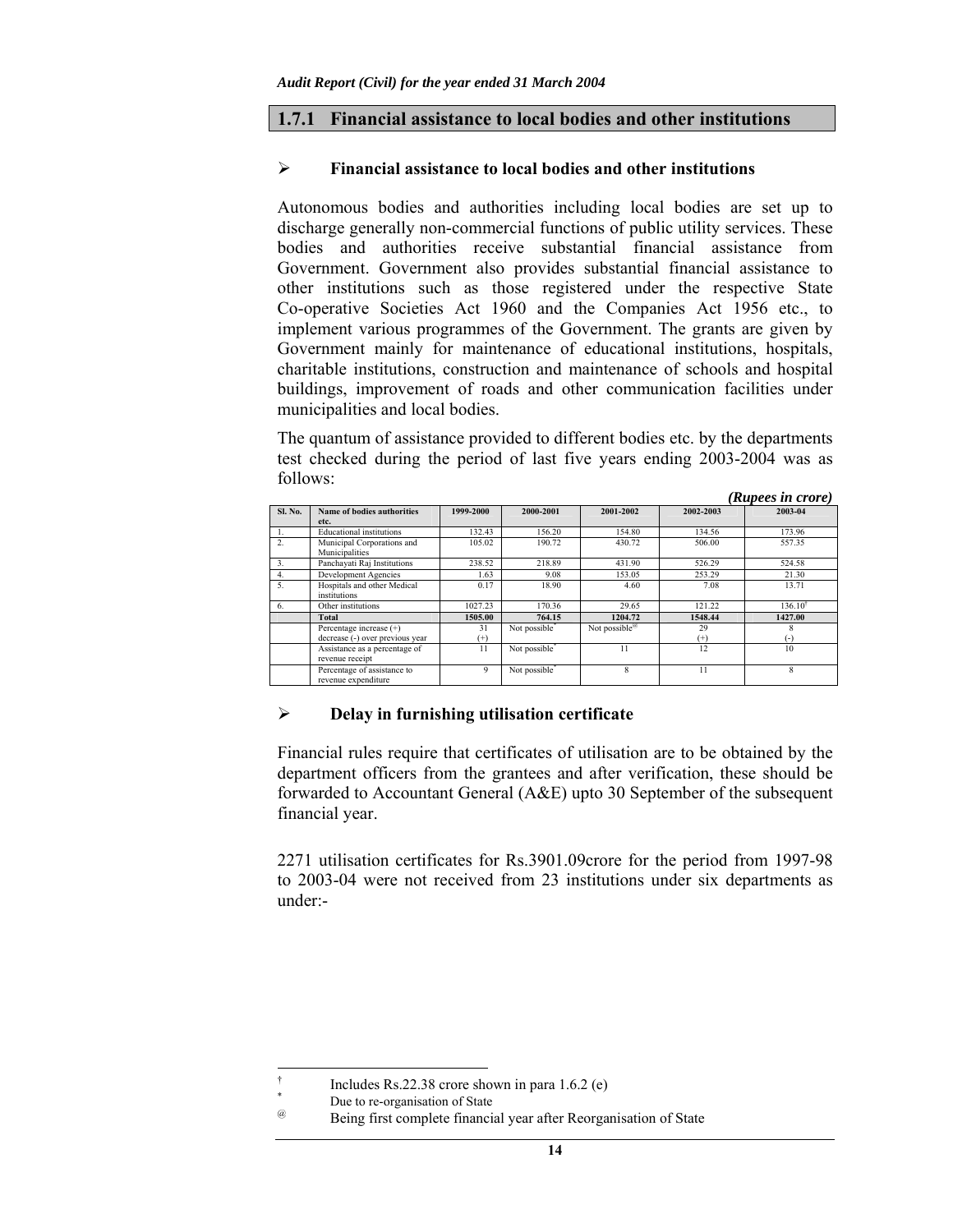| Sl.<br>No.       | Name of deptt.           | No.<br>of<br>insti-<br>tuti-<br>ons | 1997-98<br>1999-2000 | to    | 2000-2001      |               | 2001-2002      |                | 2002-03 |         | 2003-04        |         | <b>Total</b>   |         |
|------------------|--------------------------|-------------------------------------|----------------------|-------|----------------|---------------|----------------|----------------|---------|---------|----------------|---------|----------------|---------|
|                  |                          |                                     | N <sub>o</sub>       | Amt   | N <sub>o</sub> | Amt           | N <sub>o</sub> | Amt.           | No      | Amt     | N <sub>o</sub> | Amt     | N <sub>o</sub> | Amt     |
| 1.               | Education                | 05                                  |                      |       |                | $\sim$ $-$    | 70             | 139.98         | 59      | 70.05   | 134            | 92.11   | 263            | 302.14  |
| 2.               | Municipal<br>Corporation | 01                                  |                      |       |                | $\sim$ $\sim$ | 321            | 430.42         | 305     | 504.03  | 336            | 557.33  | 962            | 1491.78 |
| 3.               | Panchayatiraj            | 04                                  |                      |       |                | $\sim$ $-$    | 90             | 422.80         | 152     | 524.23  | 127            | 523.75  | 369            | 1470.78 |
| $\overline{4}$ . | Development<br>Agencies  | 02                                  |                      |       |                | $\sim$ $\sim$ | 92             | 152.27         | 89      | 249.91  | 32             | 21.30   | 213            | 423.48  |
| 5.               | Medical                  | 01                                  |                      |       |                | $\sim$ $\sim$ | $\sim$         | $\overline{a}$ | --      | ۰.      | 04             | 13.71   | 04             | 13.71   |
| 6.               | Other<br>departments     | 10                                  | 31                   | 40.77 | 9              | 2.09          | 37             | 3.87           | 89      | 66.15   | 294            | 86.32   | 460            | 199.20  |
|                  |                          | 23                                  | 31                   | 40.77 | 9              | 2.09          | 610            | 1149.34        | 694     | 1414.37 | 927            | 1294.52 | 2271           | 3901.09 |

## ¾ **Delay in submission of accounts by autonomous bodies**

The status of submission of accounts by the autonomous bodies as of October 2004 was as under:

| <b>Sl. No.</b> | <b>Name of Bodies</b>                               | <b>Submission</b><br>of Accounts | <b>Present Position</b>                                       |
|----------------|-----------------------------------------------------|----------------------------------|---------------------------------------------------------------|
| 1.             | Madhya Pradesh Housing Board, Bhopal                | 1998-99                          | Accounts for the period 1999-<br>2000 to 2003-04 not received |
| 2.             | Madhya Pradesh Khadi and Gramodyog Board,<br>Bhopal | 2001-2002                        | Accounts for 2002-2003<br>tΩ<br>2003-04 not received          |
| 3.             | Madhya Pradesh Human Rights Commission, Bhopal      | 2002-2003                        | 2003-04<br>for<br>Accounts<br>not<br>received                 |

# ¾ **Audit arrangement**

The audit of Local Bodies (Nagar Palika, Town Area/Notified Area Committees) some Educational Institutions, some Panchayati Raj Institutions etc. was conducted by the Director of Local Audit Fund, Madhya Pradesh, Gwalior. Audit of Co-operative Societies is conducted by the Registrar, Cooperative Societies Madhya Pradesh, Bhopal.

# ¾ **Unutilised grants**

During 2003-2004 Rs.121.17 crore were drawn and deposited in Civil Deposit instead of providing grants to the concerned institutions by the Commissioner Urban Administration (Rs.84.70 crore), and the Chief Engineer, Public Heath Engineering, Bhopal (Rs.36.47 crore).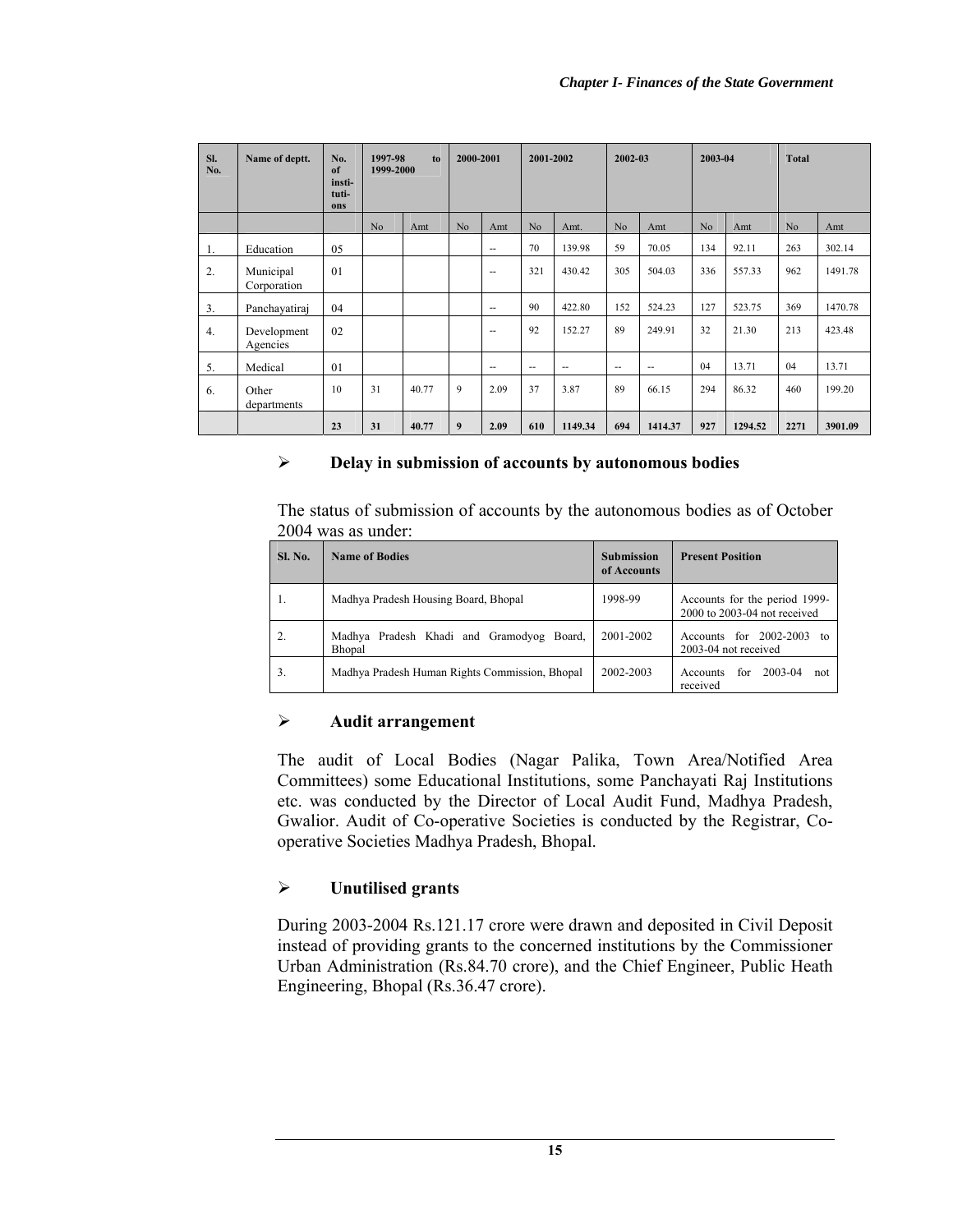# **1.7.2 Misappropriation, defalcations, etc.**

State Government reported 858 cases involving Rs.4.88 crore on account of misappropriation, defalcations etc. of Government money. These cases pertained to the period from 1965-66 to the end of March, 2004 on which final action was pending at the end of June 2004. The department-wise/year-wise and category-wise break-up of pending cases is given in **Appendix-VIII and IX** respectively.

# **1.7.3 Write off of losses, etc.**

During 2003-2004, Rs.12.87 lakh representing losses due to theft, fire and irrecoverable revenue, etc. were written off in 74 cases by competent authorities as reported to audit. The relevant details are shown in **Appendix-X.**

# **1.8 Assets and Liabilities**

The Government accounting system does not attempt a comprehensive accounting of fixed assets, i.e. land, buildings etc., owned by the Government. However, the Government accounts do capture the financial liabilities of the Government and the assets created out the expenditure. Statement 16 read with details in Statement 17 of Finance Accounts show the year-end balances under the Debt, Deposit and Remittance heads from which the liabilities and assets are worked out. **Appendix-III** presents an abstract of such liabilities and the assets as on 31 March 2004, compared with the corresponding position on 31 March 2003. While the liabilities in this statement consist mainly of money owed by the State Government such as internal borrowings, loans and advances from the Government of India, receipts from the Public Account and Reserve Fund, the assets comprise mainly the capital expenditure, loans and advances given by the State Government and the cash balances.

The liabilities of the Government of Madhya Pradesh, which increased by 24 per cent during the year, do not include the pension, other retirement benefits payable to serving/retired State employees, guarantees/ letters of comfort issued by the State Government. **Appendix-VI** depicts the Time Series Data on State Government Finances for the period from April 1999 to 31 October 2000 of the composite State of Madhya Pradesh and from November 2000 to 31 March 2004 of the successor State of Madhya Pradesh.

## **1.8.1 Financial results of irrigation works**

The financial results of 13 major and medium irrigation projects with revenue expenditure of Rs.270.13 crore during the year showed that revenue realised (Rs.45.02 crore) from these projects during 2003-04 was 16.66 per cent of revenue expenditure which was far from sufficient to meet even the expenditure on maintenance.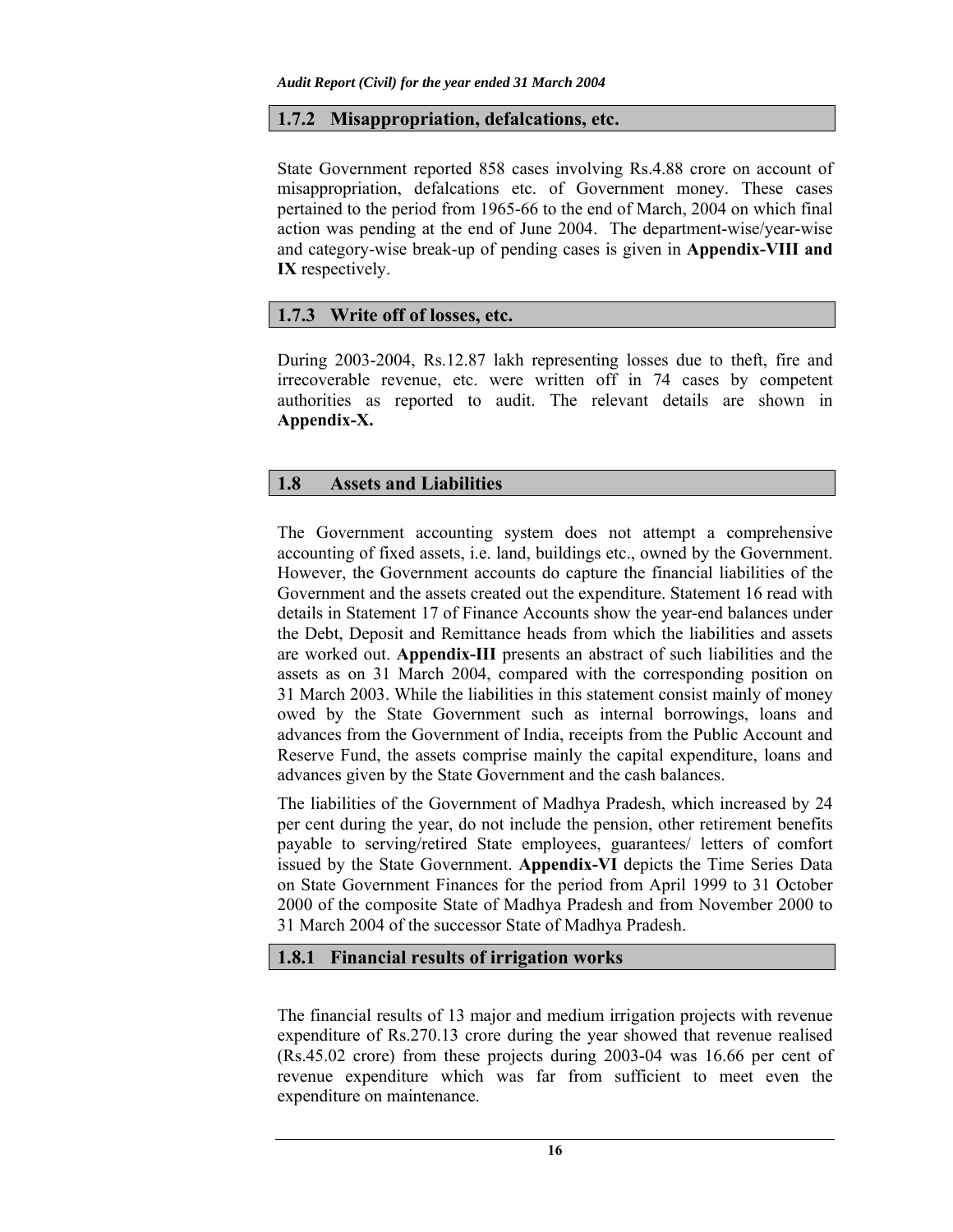### **1.8.2 Incomplete projects**

As on 31 March 2004, there were 453 incomplete projects with a cumulative investment of Rs.7447 crore. This showed that the Government was spreading its resources thinly, which failed to yield any return.

### **1.8.3 Investments and returns**

Government as on 31 March 2004, had invested Rs.1737.29 crore in Statutory Corporations, Joint Stock Companies and Co-operatives. However, Government's return on this investment was meagre (less than one per cent) as indicated in Table 17 below. Of these, 3 statutory corporation and 14 government companies with an aggregate investment of Rs.529 crore upto 2003-2004 were incurring losses and their accumulated losses amounted to Rs.3886 crore as per the accounts furnished by these companies upto 2003-04 (**Appendix–XI**).

Thus, Government needs not only to invest the high cost borrowings more judiciously to get better returns, but also address to the losses on account of sick units by disinvestment of such units. During 1996-98, Rs.710 crore were invested in Madhya Pradesh State Electricity Board which was restructured (November 2000) into Chhattisgarh and Madhya Pradesh States but its assets and liabilities were yet to be redistributed.

Out of the total investment of Rs.1737.29 crore at the end of March 2004, Rs.1619.56 crore pertained to the composite State of Madhya Pradesh but retained in M.P. pending allocation between M.P and Chhattisgarh State (Statutory Corporations (Rs.935.57 crore) Government Companies (Rs.199.54 crore), Co-operative Banks and Societies (Rs.482.91 crore) and Joint-Stock Companies (Rs.1.54 crore).

| Tuble 17, Retaille on Investment (Rupees in Croic, |                                   |               |                      |  |  |  |  |
|----------------------------------------------------|-----------------------------------|---------------|----------------------|--|--|--|--|
| Year                                               | Investment at the end of the year | <b>Return</b> | Percentage of return |  |  |  |  |
| 1999-2000                                          | 1637.94                           | 1.81          | 0.11                 |  |  |  |  |
| 2000-2001                                          | 1679.09                           | 0.31          | 0.02                 |  |  |  |  |
| 2001-2002                                          | 1687.08                           | 1.64          | 0.10                 |  |  |  |  |
| 2002-2003                                          | 1702.39                           | 4.09          | 0.24                 |  |  |  |  |
| 2003-2004                                          | 1737 29                           | 8.42          | 0.48                 |  |  |  |  |
|                                                    |                                   |               |                      |  |  |  |  |

**Table 17: Return on Investment (Rupees in crore)** 

### **1.8.4 Loans and advances by State Government**

In addition to its investment, Government has also been providing loans and advances to many local bodies and non-government institutions. Total outstanding balance of the loans advanced was Rs.2608 crore as on 31 March 2004 (Table 18). Overall, interest received against these advances declined sharply from 11.84 in 2001-02 per cent to 0.42 per cent during 2003-2004 primarily due to less receipts from State Public Sector undertakings. Further, in most cases, Government orders sanctioning the loans did not specify the terms and conditions for these loans.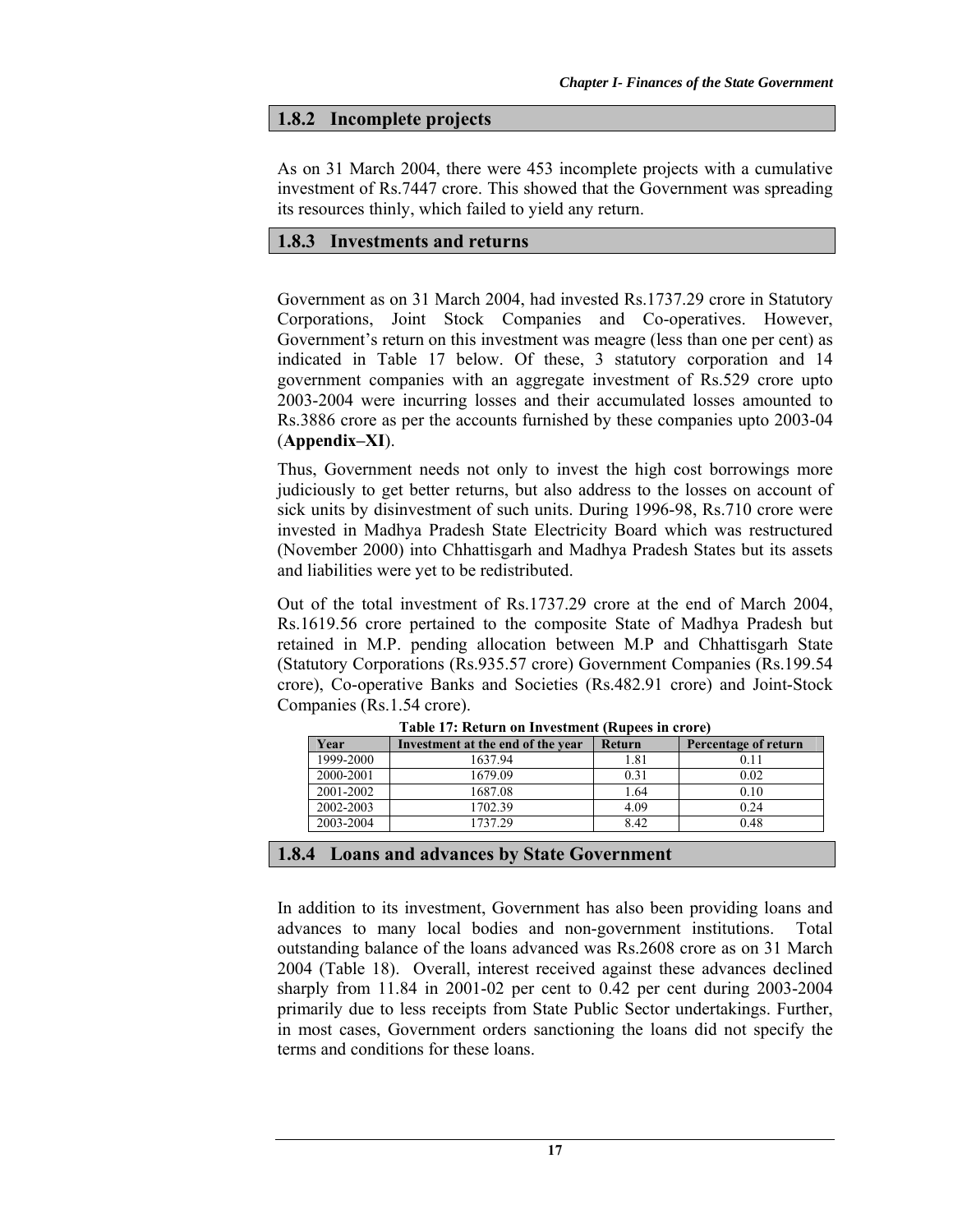|                                                                           | 1999-2000 | 2000-01                     | 2001-02 | 2002-03   | 2003-04   |
|---------------------------------------------------------------------------|-----------|-----------------------------|---------|-----------|-----------|
| <b>Opening Balance</b>                                                    | 2816      | 2845                        | 2991    | 2002      | 2440      |
| Amount advanced during the year                                           | 343       | 295                         | 599     | 481       | 204       |
| Amount repaid during the year                                             | 314       | 13                          | 1588    | 43        | 36        |
| <b>Closing Balance</b>                                                    | 2845      | $2991*$ <sup><i>®</i></sup> | 2002    | 2440      | 2608      |
| Net Addition $(+)$ / Reduction $(-)$                                      | 29        | 146                         | (-)989  | 438       | 168       |
| Interest Received (Rupees in crore)                                       | 247       | 157                         | 237     | 24        | 11        |
| Interest received as <i>per cent</i> to outstanding<br>Loans and advances | 8.68      | 5.25                        | 11.84   | 0.98      | 0.42      |
| Average rate of interest paid by the State                                | 8.24      | 10.69                       | 8.51    | 8.25      | 8.54      |
| Difference between interest paid and<br>received                          | 0.44      | $(-)5.44$                   | 3.33    | $(-)7.27$ | $(-)8.12$ |

**Table 18: Average Interest Received on Loans Advanced by the State Government (Rupees in crore)** 

*\* Differs by Rs.136 crore allocated to Chhattisgarh State.* 

*@ Includes Rs.2191 crore retained in Madhya Pradesh pending further apportionment between the successor States.* 

Repayments, except for the year 2001-02, have constituted only a very small percentage of loans advanced during the period 2000-2004. The interest received on these loans has also been meagre indicating not only injudicious but also poor loan administration.

### **1.8.5 Management of cash balances**

It is generally desirable that State's flow of resources should match its expenditure obligations. However, to take care of any temporary mismatches in the flow of resources and the expenditure obligations, a mechanism of Ways and Means Advances (WMA) from Reserve Bank of India has been put in place. Madhya Pradesh had the WMA limit of Rs.275 crore from Ist April 2002 and Rs.345 crore from 3rd March 2003. During the year, the State has used this mechanism for 200 days only as against 251 days last year although it raised borrowings of Rs.2406 crore from the market on eight occasions. Resort to overdraft, which is over and above the WMA limits, is all the more undesirable. The State used the OD facilities for 60 days on 35 occasions during the year as against 176 days at 22 occasions last year. In a nutshell, the Governments' dependence on over draft from RBI for financing its day to day expenditure has been increasing.

|                                            | 1999-2000 | 2000-01 | 2001-02 | 2002-03 | 2003-04 |
|--------------------------------------------|-----------|---------|---------|---------|---------|
| <b>Ways and Means Advances</b>             |           |         |         |         |         |
| Taken in the Year                          | 2926.03   | 2246.46 | 2491.64 | 2306.65 | 5330.26 |
| Outstanding                                | 171.62    |         | --      |         | 266.78  |
| <b>Interest Paid</b>                       | 10.06     | 8.22    | 10.51   | 11.55   | 14.06   |
| Number of days state was in<br><b>W.MA</b> | 165       | 165     | 117     | 103     | 200     |
| Overdraft                                  |           |         |         |         |         |
| Taken in the Year                          | 2273.74   | 1220.14 | 3722.79 | 4140.40 | 1083.54 |
| Outstanding                                | --        |         | --      |         |         |
| <b>Interest Paid</b>                       | 2.47      | 2.79    | 5.08    | 6.69    | 3.41    |
| Number of Days State was in<br>Overdraft   | 100       | 47      | 172     | 176     | 60      |

**Table 20: Ways and Means and Overdrafts of the State and Interest paid thereon (Rupees in crore)**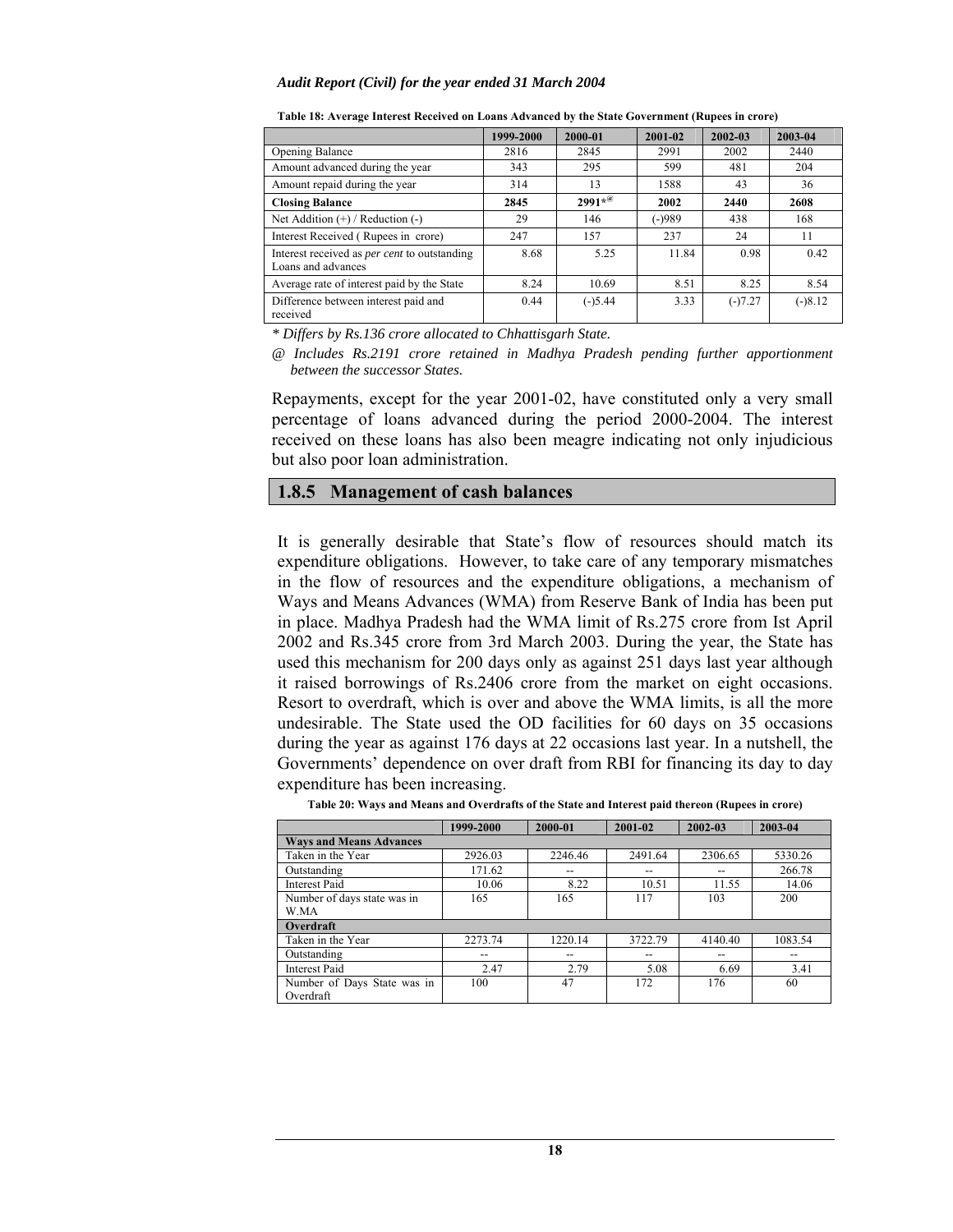# **1.8.6 Undischarged Liabilities**

### **Fiscal liabilities – public debt and guarantees**

The Constitution of India provides that State may borrow within the territory of India, upon the security of its consolidated fund, within such limits, as may from time to time, be fixed by an act of Legislature. However, no such law was passed by the State to lay down any such limit. Statement 4 read with Statements 16 and 17 of Finance Accounts show the year-end balances under Debt, Deposit and Remittances heads from which the liabilities are worked out.

It would be observed that the overall fiscal liabilities of the State increased from Rs.26487 crore in 2001-02 to Rs.37785 crore in 2003-2004. These liabilities as ratio to GSDP increased from 32.58 per cent in 2001-2002 to 37.40 per cent in 2003-2004 and stood at 2.64 times of its revenue receipts and 4.56 times of its own resources comprising its own tax and non-tax revenue. Table 21 below gives the fiscal liabilities of the State, its rate of growth, ratio of these liabilities to GSDP revenue receipts and own resources.

|                                       | 1999-2000 | 2000-01 | 2001-02 | 2002-03 | 2003-04 |
|---------------------------------------|-----------|---------|---------|---------|---------|
| Fiscal Liabilities *                  | 25948     | 22548   | 26487   | 30340   | 37525   |
| Rate of growth                        | 18.17     |         |         | 14.55   | 23.68   |
| <b>Ratio of Fiscal Liabilities to</b> |           |         |         |         |         |
| <b>GSDP</b>                           | 26.27     | 25.49   | 32.58   | 36.55   | 37.14   |
| Revenue Receipts                      | 196.52    | 175.62  | 236.26  | 226.57  | 262.61  |
| Own Resources                         | 313.99    | 306.19  | 421.70  | 388.97  | 453.80  |

**Table 21: Fiscal Imbalances–Basic Parameters (Rupees in crore and Ratios in per cent)**

\* *Fiscal liabilities- Public debt and other liabilities like small savings, reserve funds and deposits etc.*

In addition to these liabilities, Government had guaranteed loans raised by various Corporations and others, which in 2003-2004 stood at Rs.12131 crore. The guarantees are in the nature of contingent liabilities of the State and in the event of non-payment of loans, there may be an obligation on the State to honour these commitments. The direct fiscal liabilities of the State have grown much faster as compared to its rate of growth of GSDP.

Increasing liabilities raised the issue of sustainability of State Government. Fiscal liabilities are considered sustainable if the average interest paid on these liabilities is lower than the rate of growth of GSDP.

Debt sustainability with reference to weighted interest rate, GSDP growth rate and interest spread is indicated in Table 22.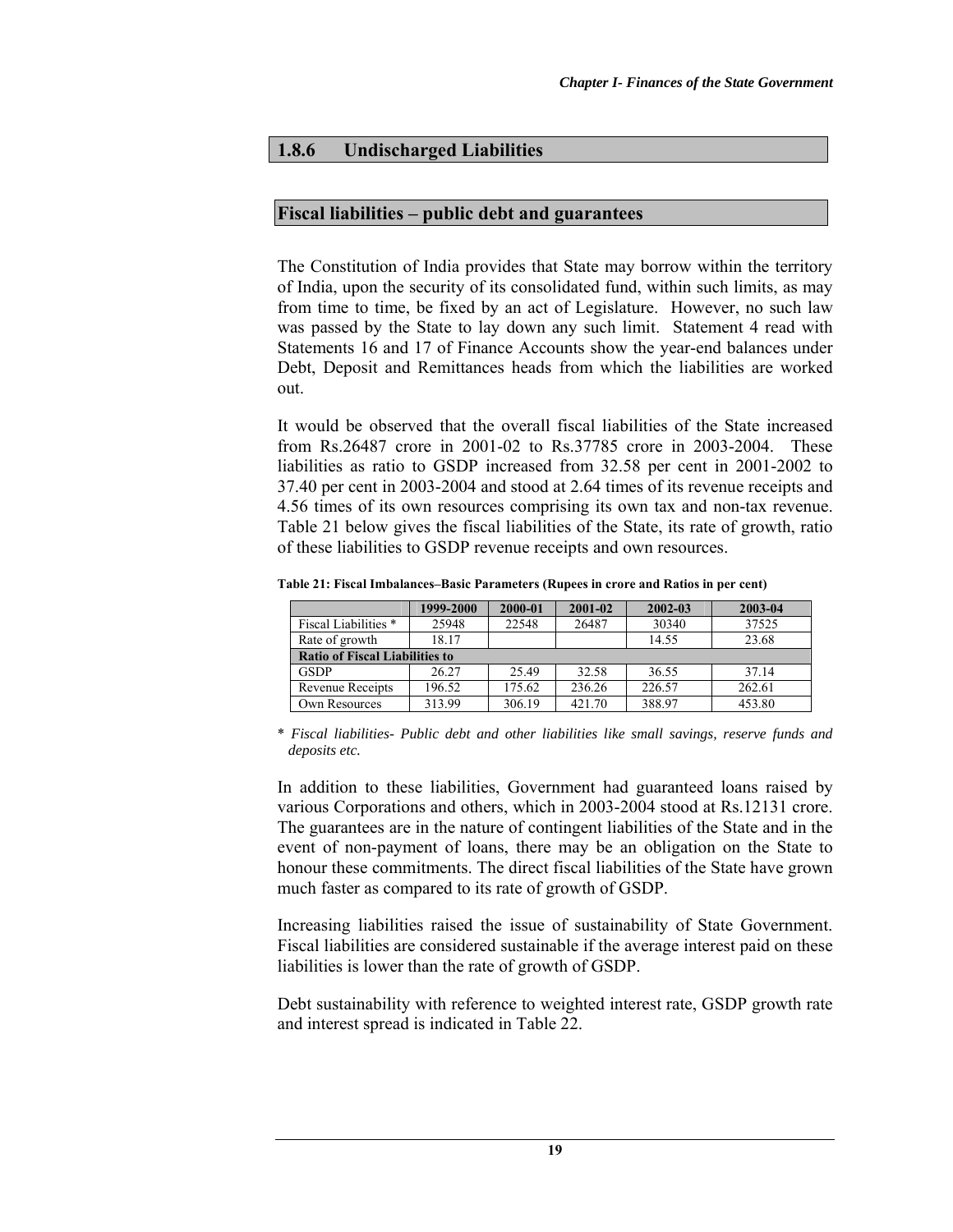|                               | 1999-<br>2000 | 2000-01    | $2001 - 02$ | 2002-03   | 2003-04 | Average |
|-------------------------------|---------------|------------|-------------|-----------|---------|---------|
| <b>Weighted Interest Rate</b> | 8.93          | 9.94       | 9.19        | 8.81      | 9.41    | 9.26    |
| <b>GSDP Growth</b>            | 8.85          | $(-110.45$ | $-18.09$    | 2.12      | 21.70   | 2.83    |
| Interest spread               | $(-)0.08$     | $(-)20.39$ | $-117.29$   | $(-)6.68$ | 12.29   | (-)6.43 |

**Table 22: Debt Sustainability – Interest Rate and GSDP Growth (in per cent)**



Another important indication of debt sustainability is the net availability of the funds after payment of the principal on account of the earlier contracted liabilities and interest. Table 23 below gives the position of the receipts and repayments of internal debt over the last 5 years. The net funds available on account of the internal debt and loans and advances from Government of India after providing for the interest and repayments increased from 31 per cent to 51 per cent during 2001-2004.

| Table 23: Net Availability of Borrowed Funds (Rupees in crore) |  |  |
|----------------------------------------------------------------|--|--|
|----------------------------------------------------------------|--|--|

|                                                    | 1999-2000 | 2000-01  | 2001-02 | 2002-03  | 2003-04   |  |  |  |  |
|----------------------------------------------------|-----------|----------|---------|----------|-----------|--|--|--|--|
| <b>Internal Debt*</b>                              |           |          |         |          |           |  |  |  |  |
| Receipts                                           | 2104      | 1876     | 1830    | 3169     | 7949      |  |  |  |  |
| Repayments (Principal + Interest)                  | 692       | 843      | 906     | 1105     | 1857      |  |  |  |  |
| Net Funds Available                                | 1412      | 1033     | 924     | 2064     | 6092      |  |  |  |  |
| Net Funds Available (per cent)                     | 67        | 55       | 50      | 65       | 77        |  |  |  |  |
| <b>Loans and Advances from Government of India</b> |           |          |         |          |           |  |  |  |  |
| Receipts                                           | 1358      | 994      | 1451    | 1780     | 1723      |  |  |  |  |
| Repayments (Principal + Interest)                  | 1527      | 1494     | 1368    | 2468     | 3158      |  |  |  |  |
| Net Funds Available                                | $(-169)$  | $(-)500$ | 83      | $(-)688$ | $(-)1435$ |  |  |  |  |
| Net Funds Available (per cent)                     | $(-)12$   | $(-)50$  | 6       | $(-)39$  | $(-)83$   |  |  |  |  |
| <b>Total Public Debt</b>                           |           |          |         |          |           |  |  |  |  |
| Receipts                                           | 3462      | 2870     | 3281    | 4949     | 9672      |  |  |  |  |
| Repayments (Principal + Interest)                  | 2219      | 2337     | 2274    | 3573     | 5015      |  |  |  |  |
| Net Funds Available                                | 1243      | 533      | 1007    | 1376     | 4657      |  |  |  |  |
| Net Funds Available (per cent)                     | 36        | 19       | 31      | 28       | 48        |  |  |  |  |

\* Internal debt excluding ways and means advances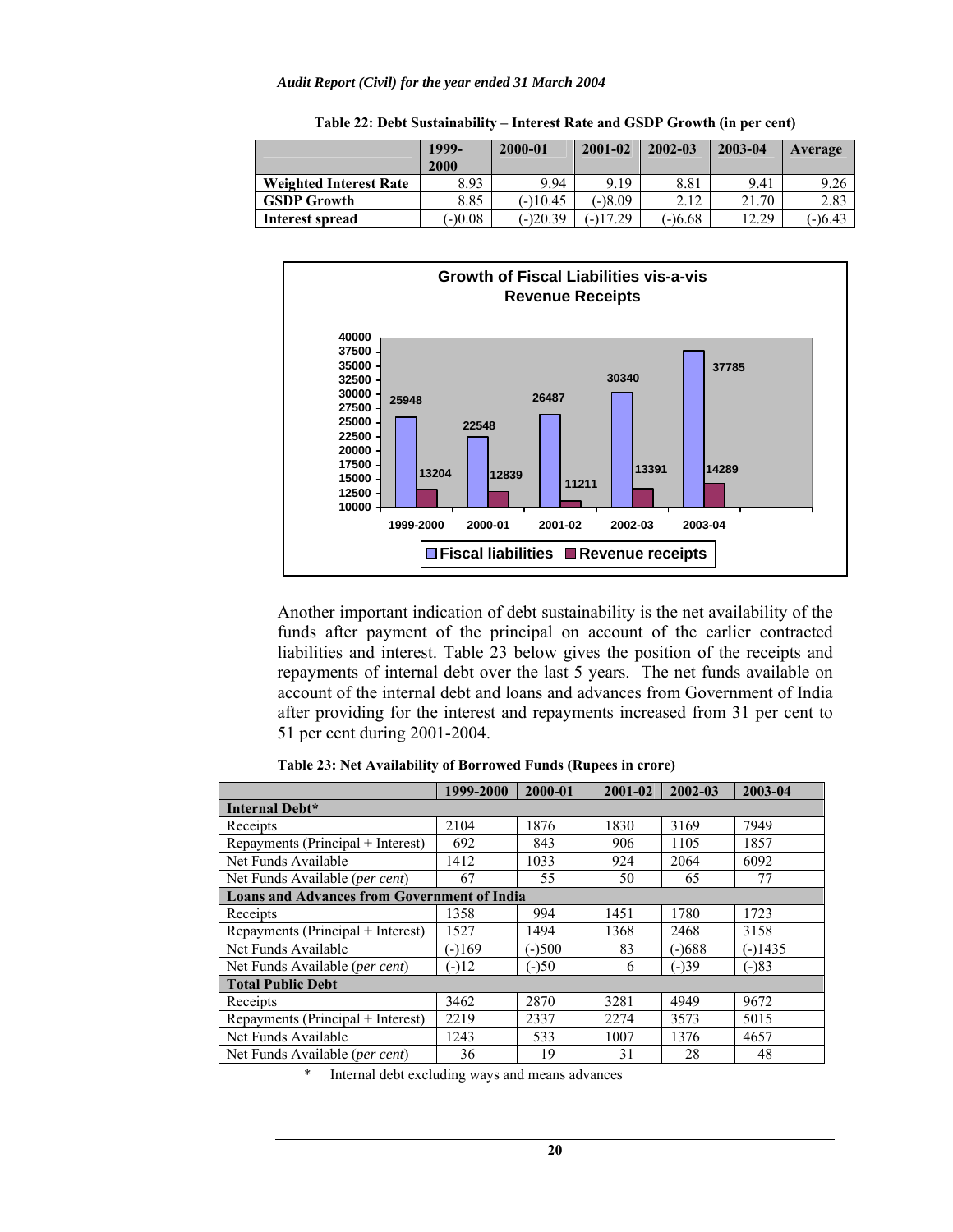The State Government raised market loans of Rs.2405.82 crore during the year. The average interest rate on borrowing during the year was 6.11 per cent whereas the State Government borrowed Rs.2429.04 crore from National Small Saving Fund at the rate of 9.5 per cent per annum and Rs.1723 crore at the rate of 10.5 per cent per annum from Government of India. The State Government did not use the option of raising the market borrowing at competitive rates through auctions.As on 31 March 2004, 56 per cent of the existing market loans of the State Government carried an interest rate exceeding 10 per cent. Thus, the effective cost of borrowings on their past loans is much higher than the rate at which Government is able to raise resources at present from the market. The maturity profile of the State Government market loans indicate that nearly one- third of the total market loans are repayable within next five years while remaining two third loans are required to be repaid within 5 to 10 years.

# **1.8.7 Suppression of internal debt and fiscal deficit**

**Loans of Rs.379.95 crore raised through M.P Adho Sanrachana Board during 2001-02 and 2002-03 were not accounted for under "Internal debt" resulting in suppression of internal debt and fiscal deficit to that extent.** 

The Madhya Pradesh Infrastructure Investment Fund Scheme, 2001 for raising loan for infrastructure Project was notified by the Government in April 2001. The loans were to be raised through the M.P Adho Sanrachana Board (Board). The loans were to be guaranteed by the Government. The government was to provide in the annual budget sufficient funds for timely repayment of principal and interest to the investors of loans.

Test-check (October 2004) of the records of Commissioner, Institutional Finance revealed that loans of Rs. 379.95 crore were raised during 2001-02 and 2002-03 by issuing Bonds (Rs.79.95 crore) and from Housing and Urban Development Corporation (HUDCO) (Rs.300 crore) respectively by the Board. Rupees 79.95 crore raised by floating Bonds were deposited in a bank account of the Board and Rs.300 crore raised from HUDCO were deposited in a Personal Deposit Account to be operated by the Commissioner Institutional Finance (Fund Manager). The loans of Rs.79.95 crore raised by floating Bonds and Rs.151.09 crore out of the loan of Rs.300 crore raised from HUDCO have been disbursed to M.P Setu Nigam. The repayment of the loan amounts raised through bonds and HUDCO is being made by the Government regularly. In this regard the following observations are made:-

- $\triangleright$  Since the repayment of the loans were to be made by the Government, the depositing of the loan amount in Bank Account/ P.D. Account and not accounting in the Government account under the head '6003 – Internal Debt' of the State Government, has resulted in hiding the Internal Debt of the Government, and thereby supressing the Fiscal Deficit of the State Government, to the extent in the respective years.
- $\triangleright$  The deposit of Rs.79.95 crore raised through Bonds in a bank account instead of in the proper head of Government account has deprived the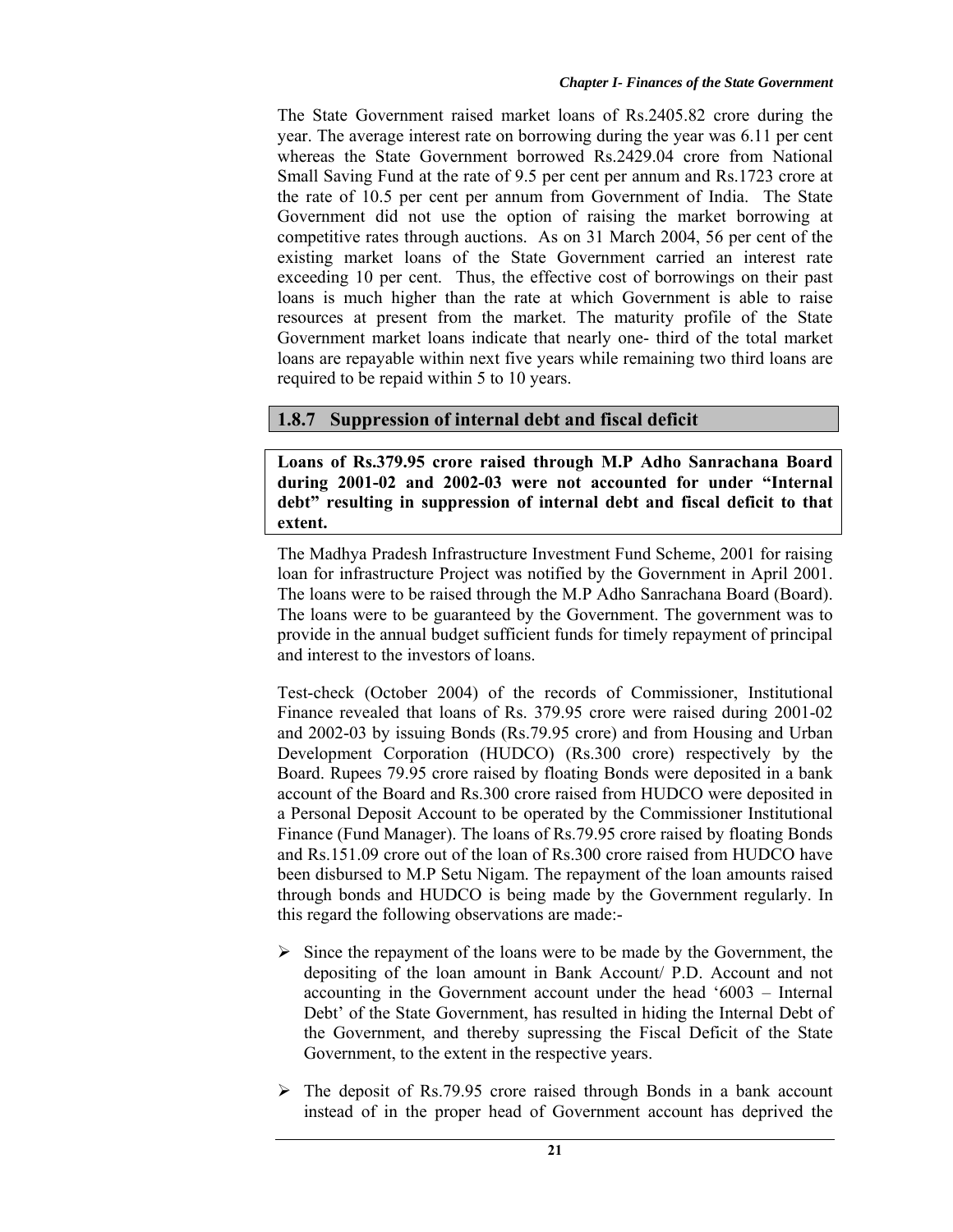State Government, in easing the ways  $\&$  means position of the State Government for the respective years. The interest payment on ways and means advances/over draft would have been avoided to that extent.

- $\triangleright$  It was noticed that the procedure for obtaining the consent of Government of India was bypassed before raising the loans.
- ¾ Amount of Rs.58.88 crore on account of repayment of Bonds/loans and interest thereon was deposited in the bank account (in March 2002 Rs.10.20 crore, March 2003:Rs.21.04 crore and March 2004:Rs.27.63 crore). It was seen that these amounts were drawn from the treasury more than one month in advance of payment to the Bond holders/HUDCO. The amount of Rs.21.04 crore drawn on 31March 2004 is still lying in the bank account of the Board in the shape of FDR. The drawal of Rs.58.88 crore from the treasury much in advance from the date due for repayment had resulted in avoidable loss of interest of Rs.1.87 crore upto September 2004.

The matter was referred to the Government in October 2004; final reply had not been received.

# **1.9 Management of deficits**

# **1.9.1 Fiscal imbalances**

The deficits in Government accounts represent the gap between its receipts and expenditure. The nature of deficit is an indicator of the prudence of fiscal management of the Government. Further, the ways in which the deficit is financed and the resources so raised are applied, are important pointers to the fiscal health.

The revenue deficit (Statement 1 of Finance Account) of the State, which is the excess of its revenue expenditure over revenue receipts, increased from Rs.3158 crore in 2001-02 to Rs.4476 crore in 2003-2004. The fiscal deficit, which represents the total borrowing of the Government and its total resource gap, also increased from Rs.3645 crore in 2001-02 to Rs.7323 crore in 2003- 2004. State also had a primary deficit increasing from Rs.1391 crore in 2001- 02 to Rs.4117 crore in 2003-04 as indicated in Table 24.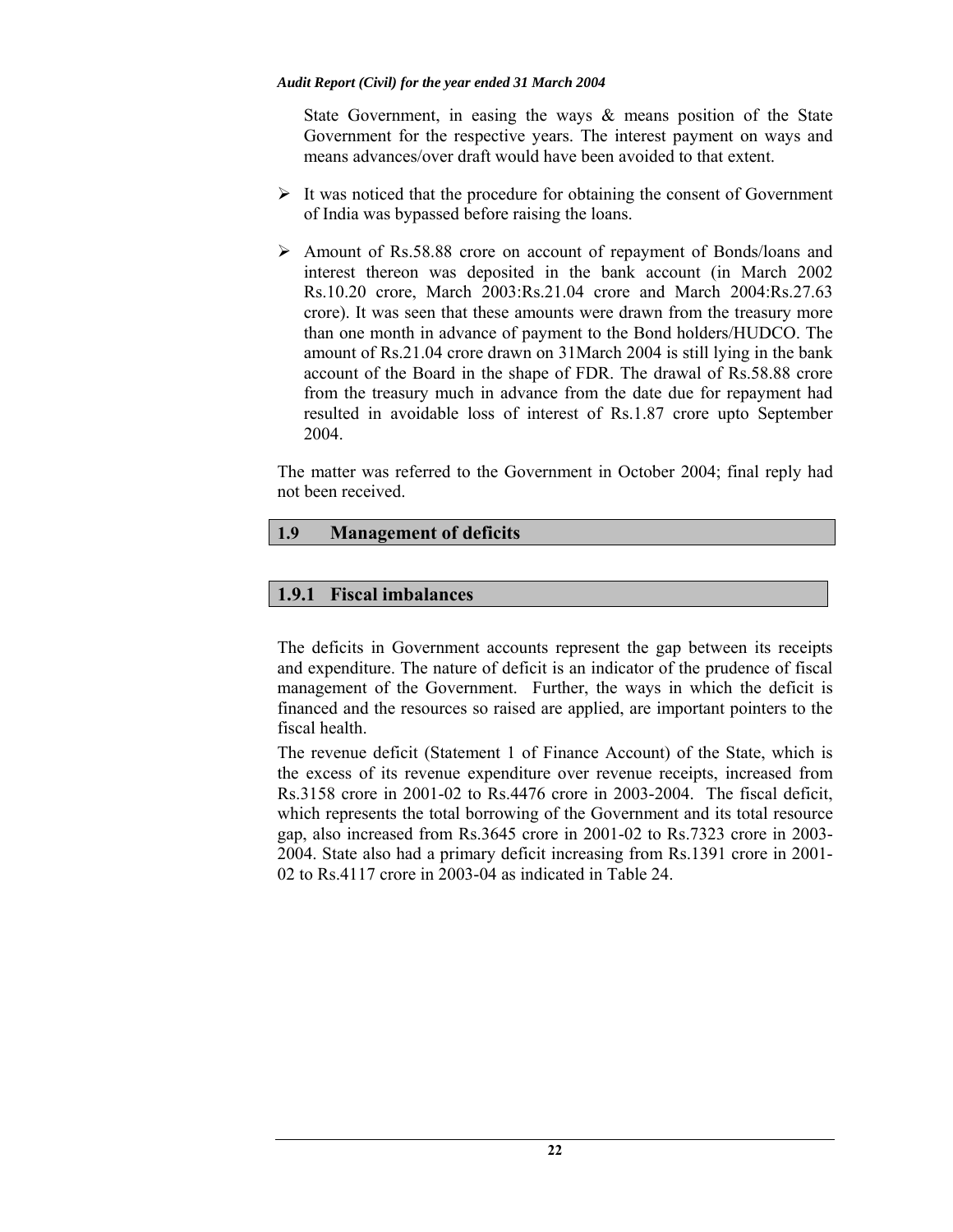|                 | 1999-2000 | 2000-01 | 2001-02 | 2002-03 | 2003-04 |
|-----------------|-----------|---------|---------|---------|---------|
| Revenue deficit | 2932      | 2146    | 3158    | 1169    | 4476    |
| Fiscal deficit  | 3911      | 3539    | 3645    | 4062    | 7323    |
| Primary Deficit | 1772      | 1128    | 1391    | 1560    | 4117    |
| RD/GSDP         | 2.97      | 2.43    | 3.89    | 1.41    | 4.43    |
| FD/GSDP         | 3.96      | 4.00    | 4.48    | 4.89    | 7.25    |
| PD/GSDP         | 1.79      | 1.28    | 1.71    | 1.88    | 4.08    |
| RD/FD           | 74.97     | 60.64   | 86.64   | 28.78   | 61.12   |

**Table 24: Fiscal Imbalances – Basic Parameters (Value: Rupees in crore and Ratios in per cent)** 



The revenue deficit as percentage of fiscal deficit has decreased from 87 per cent in 2001-2002 to 61 per cent in 2003-2004. As percentage of GSDP, revenue deficit had increased to 4.43 per cent*,* fiscal deficit to 7.25 per cent and primary deficit to 4.08 per cent in 2003-04.

## **1.10 Fiscal Ratios**

The finances of a State should be sustainable, flexible and non-vulnerable. Table 25 below presents a summarized position of Government Finances over 1999-2004, with reference to certain key indicators that help assess the adequacy and effectiveness of available resources and their applications, highlight areas of concern and capture its important facets.

The ratios of revenue receipts and State's own taxes to GSDP indicate the adequacy of the resources. These ratios, show a continuous improvement during 1999-2004 indicating mobilization of resources and its sustainability.

Various ratios concerning the expenditure management of the State indicate quality of its expenditure and sustainability of these in relation to its resources mobilization. While the development expenditure has remained around twothird of the total expenditure during 1999-2004, the capital expenditure as